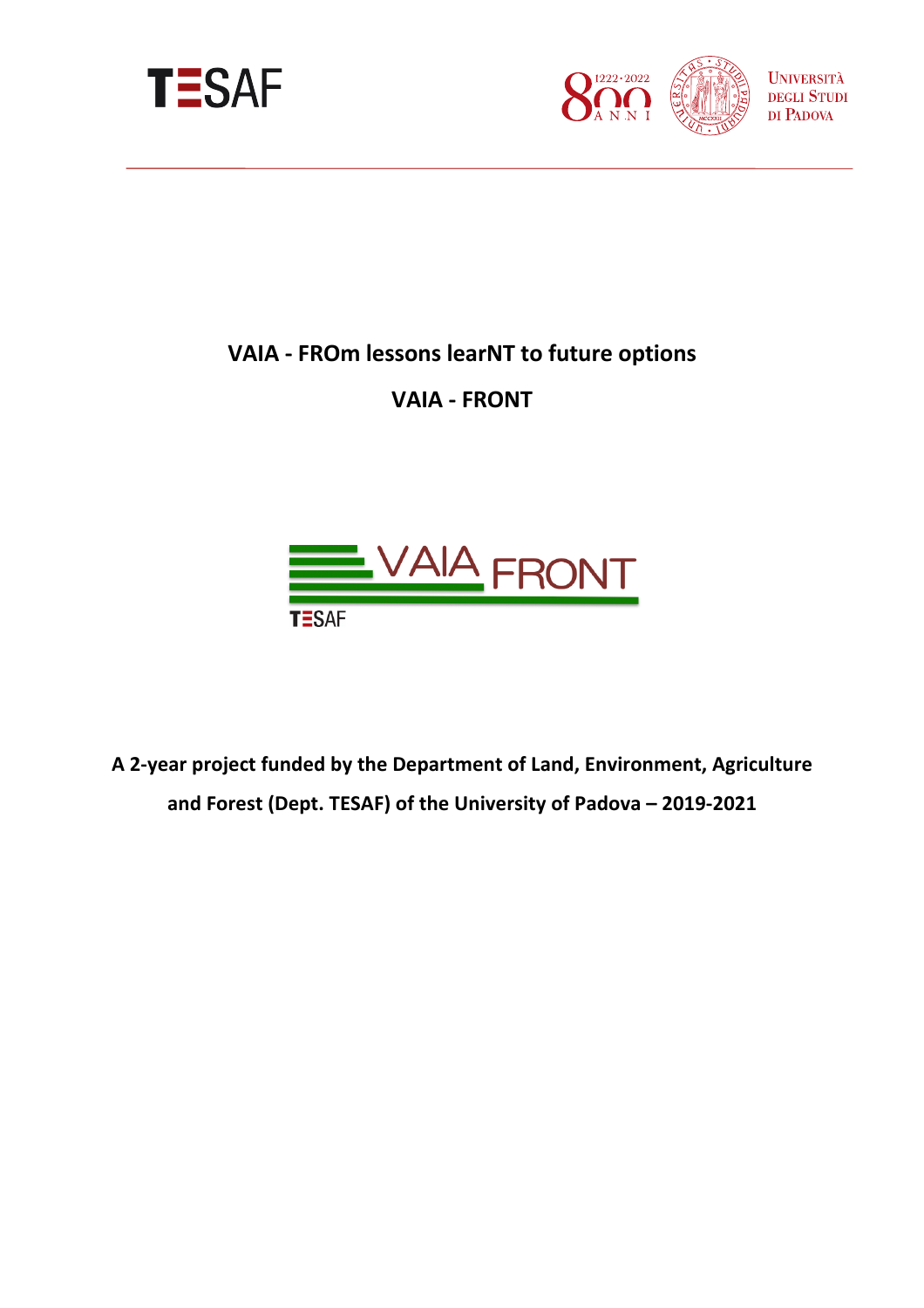## **Abstract**

On October 29th, 2018, the Vaia storm and flood event hit North-Eastern Italy, causing major damages to the forests mainly located in mountainous areas of Veneto, Trentino and South Tyrol, Friuli Venezia Giulia and Lombardy regions. With a damage of more than 8 million cubic meters of standing trees and, more importantly, the sudden reduction of forest-related ecosystem services, including protection against landslides, avalanches and floods, maintenance of biodiversity and cultural values, the storm had regionally unprecedented consequences. Funded by the Department of Land, Environment, Agriculture and Forestry of the University of Padova, the VAIA - FRONT project aims to analyse present and future vulnerabilities of forest socio-ecological systems to wind-related forcings in the target area of North-East of Italy, and to preliminarily test a risk assessment procedure for selected ecosystem services in one pilot case study in Veneto region. To this end, the project includes four actions: i) to collect and organise data on storm events and on their impacts in the European and Alpine areas, included the area affected by Vaia; ii) to review current approaches to wind–related hazard, vulnerability and risk assessment, and governance analysis for forest socio-ecological systems; iii) to adapt existing frameworks for wind-related hazard and vulnerability assessment to one selected Pilot Area in the target region; iv) to implement a preliminary risk assessment and management for key forest ecosystem services in the selected Pilot Area. The ultimate ambition of VAIA - FRONT project is to identify key lessons to be learned from the Vaia event, both for planning and management practices and for policy interventions, to enhance the resistance and resilience of forest socioecological systems in the Italian Alps as well as in other Alpine regions.

#### **Research Group**

|                         | Prof. Raffaele Cavalli - Project Coordinator, WP1 Coordinator |
|-------------------------|---------------------------------------------------------------|
| $\overline{\mathbf{2}}$ | Prof. Stefano Grigolato - WP2 Coordinator                     |
| 3                       | Prof. Emanuele Lingua - WP3 Coordinator                       |
| 4                       | Prof. Laura Secco - WP4 Coordinator                           |
| 5                       | Prof. Francesco Pirotti - WP5 Coordinator                     |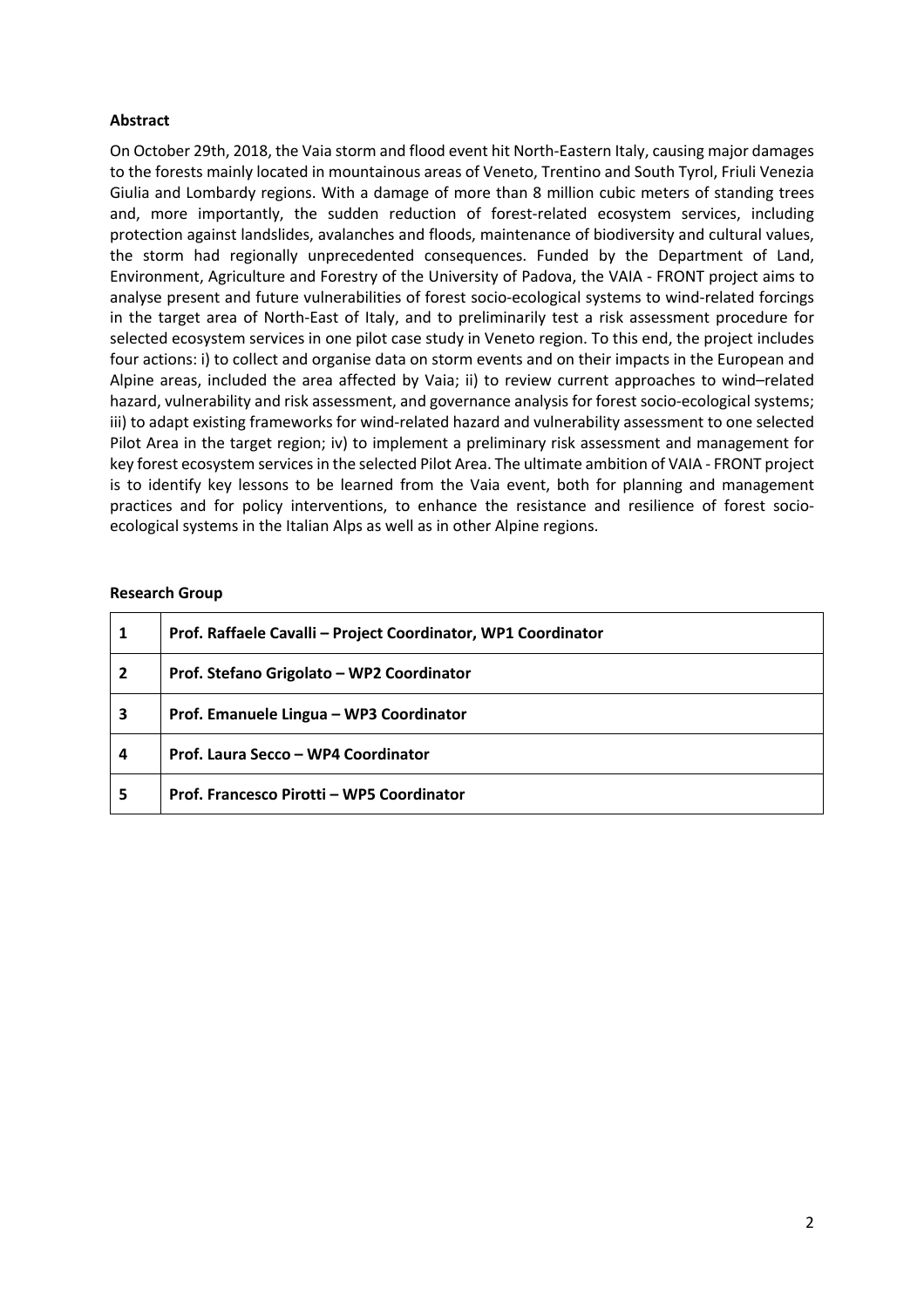## **1. Introduction**

On October 29th, 2018, the Vaia storm and flood event hit North-Eastern Italy, causing major damages to the forests mainly located in mountainous areas. The main affected regions have been Veneto, Trentino and South Tyrol, Friuli Venezia Giulia and Lombardy. With a damage of more than 8 million cubic meters of standing trees and, more importantly, the sudden change in the provision of forestrelated ecosystem services, including protection against landslides, avalanches and floods, maintenance of biodiversity and cultural values, the storm had regionally unprecedented consequences. These consequences not only affected the natural resources and environment, but also the local and regional economy, the local communities as well as the institutional and governance settings. The Vaia storm and its consequences can therefore be considered as a key lesson to be learned and as an important opportunity to enhance the resilience of forest socio-ecological systems (*forest SES*, hereinafter) in the region, in other Alpine settings as well as in the whole country.

## **2. Objectives**

The overall aim of VAIA - FRONT project is to analyse present and future vulnerabilities of forest socioecological systems to wind-related forcing in the target area of North-East of Italy, and to preliminarily test a risk assessment procedure for selected ecosystem services in one pilot case study in Veneto region.

The following five specific objectives (SOs) of VAIA - FRONT will contribute to attain the overall aim:

*SO1: To provide an updated review of past storm events, their effects and methodologies for windrelated risk assessment and management of forest socio-ecological systems at the regional, national and European scale.*

*SO2: To gather, organize and share data and information on the specific elements of the risk system, i.e. i) hazard, ii) vulnerability, iii) damages/losses, associated to Vaia storm and its impacts considering key selected ecosystem services in one pilot area in Veneto region.* 

*S03: To adapt and apply existing approaches, models, tools and methods for the determination of future wind-related risk, considering the region- and site-specific ecological, economic, social and institutional conditions of the selected pilot area in Veneto region.*

*SO4: To delineate a possible general integrated strategy for wind-related risk management of forest socio-ecological systemsin the target area, both in terms of policy and practice, suitable for the local, regional, and national administrations on the basis of the lessons learned from the Vaia storm event combined with earlier available knowledge.*

*SO5: To create preconditions for establishing brokerage of knowledge, services and products and foster uptake of VAIA - FRONT innovation and international networking for outreach and mainstreaming.*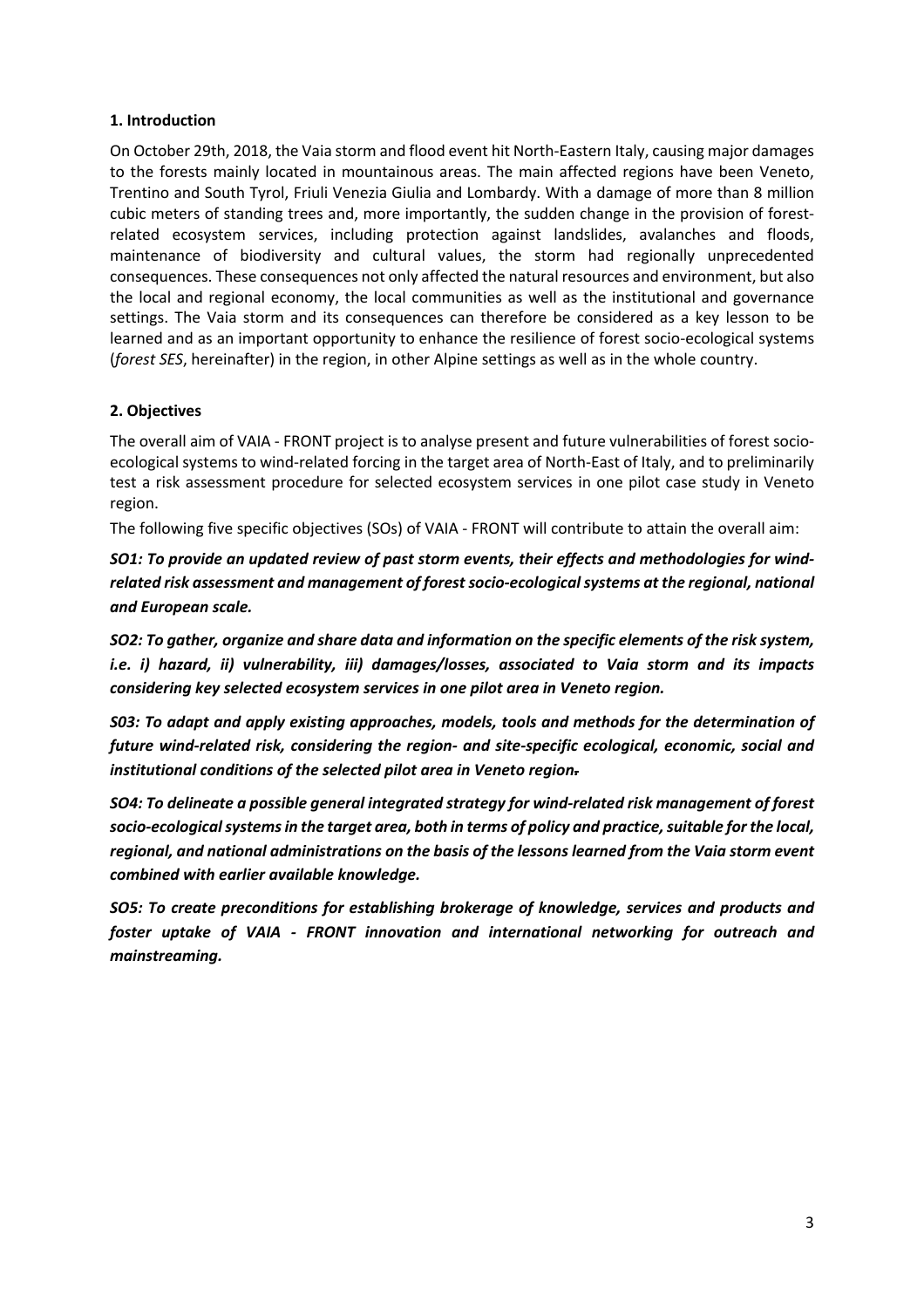## **3. Concept and methodology**

## **(a) Concept**

Governing and managing forests in a time of transformational change makes the role of research, foresight and innovation more important than ever. Wind is the major disturbance agent for European forests and is responsible for more than 50% of all damage by volume (Schelhaas et al., 2003; Gardiner et al., 2010). The cost of such damage can be very high in economic terms (e.g. € 6 billion in France from storms Lothar and Martin in 1999, and € 2.4 billion in Sweden after storm Gudrun in 2005), as well as having a huge impact on local communities and forest ecosystems. Worryingly, there is evidence that damage levels have been increasing over the past century (Schelhaas et al., 2003), and are likely to continue to increase in the future (Gardiner et al., 2010; Schelhaas et al., 2010). Part of this increase might be due to a changing climate (Usbeck et al., 2010), but most of it is certainly due to factors related to the current stand conditions of the European forests (Gardiner et al., 2010; Brůna et al., 2013). Major challenges for forest science are, therefore, to analyse present and future *vulnerabilities* of forest socio-ecological systems as well as to translate associated risks and their outcomes into forest management, policy and governance recommendations.

On October 29th, 2018, the Vaia storm hit the mountainous areas in North-Eastern Italy with high wind speeds, heavy gusts and extreme rainfall, leading to casualties and causing great damages to forests, buildings and infrastructures, not mentioning the social impacts (two persons perished, entire communities remained isolated for weeks, etc.). With a damage of more than 8 million cubic meters of standing trees and, more importantly, the sudden reduction of forest-related ecosystem services, including protection against landslides, avalanches and floods, maintenance of biodiversity and cultural values, the storm had *regionally unprecedented consequences*. Moreover, depending on the specific administrative regions, the event struggled a wide range of public and private actors (e.g., Regions and their local agencies, Municipalities, forest owners, land, energy and infrastructure managers, associations, citizens, etc.) to find different operational solutions both for the emergency and post-event, based on ad hoc coordination or even sparse and not coordinated interventions and policy measures.

The event provides a concrete representation of the scale of the hazard to forests and of the involved risks and impacts, included those on the economy, institutions and the local communities. The Vaia storm and its consequences can therefore be considered as a key lesson to be learned and as an important opportunity to develop new strategies for enhancing the future resistance and resilience of forest socio-ecological systems in the region, in other Alpine settings as well as in Italy, which necessarily include risk mitigation plans and policies.

Typically, the definition of risk mitigation strategies implies the identification of measures and tools able to increase both resistance and resilience of forest socio-ecological systems, taking into consideration not only their technical feasibility but also their economic viability as well as the preferences and capacities of the communities and decision makers. The *resistance* of the system denotes the capacity of coping with stressors, and it can be defined as the ability of the system "to function at close to its normal capacity and carry on normal operations with minimal disruption after the storm" (Riguelle et al. 2016, p. 592). The *resilience* of the system is focused on the capacity of systems to recover from threatening events, and it can be defined as the ability of the system "to absorb a shock wave in such a way that it can return to a normal state with the least possible delay and with the least possible dysfunction" (Riguelle et al. 2016, p. 592). Pulling from an interdisciplinary body of theoretical and policy-oriented literature, Longstaff et al. (2010) regards resilience as a function of resource robustness and adaptive capacity. Both these concepts, resistance and resilience, have been initially adopted in the ecological research but are now extensively used also in social and political sciences. While in *ecological sciences* the focus of the resistance and resilience is on natural and semi-natural ecosystems and their main components (e.g. organisms, soil, water) in terms of disturbance severity assessment, forecasting recovery trajectories and successional pathways, in *social sciences* the focus is on socio-economic systems and their components (e.g. interactions and collaboration among stakeholders, changes in the economic value of ecosystem services, costs and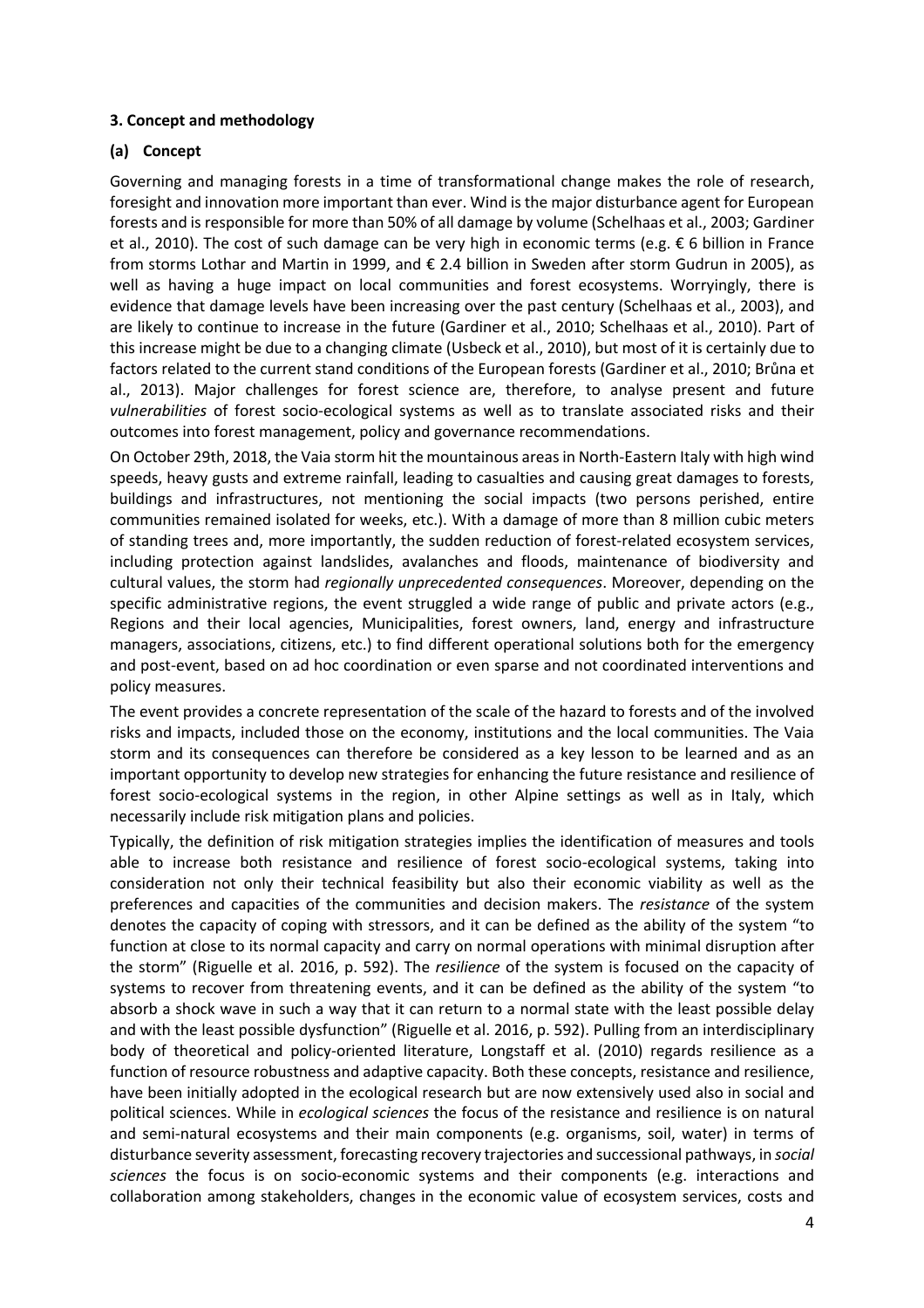benefits of interventions, policies and governance structures) in terms of organizational learning, human vulnerability, awareness, reactive and precautionary adaptation capacity, preparedness at various levels from individual to institutional, communication strategies and financial solutions to deal with stress/disaster and their consequences.

In particular, with the perspective of ecological sciences, the VAIA - FRONT project will advance on the following approaches: i) assessment of numerical models for the prediction of tree vulnerability to wind in relation to different variables such as tree species, tree parameters, soil parameters, terrain slope, aspect and type, speed and direction of the wind - the vulnerability will be analysed firstly at single tree level by numerical methods such as Finite Element Methods - FEM and then at forest stand level on the basis of the numerical results; ii) developing field studies of the interaction between forests and avalanches, in order to test available models of energy and mass balance of snow avalanches and help local decision-makers, structural engineers and foresters to design avalanche defences, produce zoning plans, and devise silvicultural measures (Christen et al., 2010)

With the perspective of social sciences, the VAIA - FRONT project will refer to key concepts such as: 1) forest-related ecosystem services vulnerable to climate change, that will be explored through methods that allow the evaluation of monetary values of ecosystem services and their variations after extreme climatic events (e.g. Nieuwenhuis and O'Connor, 2001; Prestemon and Holmes, 2004; Sun, 2016 in relation to wood production; Viner and Amelung, 2003; Weber, 2006 in relation to tourism; Thom and Seidl, 2016; Blennow et al. 2019); 2) risk perception and communication, that will be explored in terms of implications for designing effective risk management strategies (e.g. Scolobig et al. 2012; Blennow et al. 2014; Babcicky and Seebauer, 2017); 3) human/social vulnerability (e.g. De Marchi and Scolobig, 2012) and adaptive capacity of private actors(e.g. forest managers), public authorities and governance structures, that will be explored in terms of their potential for strengthening the resilience of the forest sector and the whole system to face strong storms (e.g. Riguelle et al. 2016).

# **(b) General approach, methodology and structure**

Taking the move from the analysis of the Vaia storm event, the VAIA - FRONT Project aims at identifying and adapting the most appropriate existing frameworks for the analysis of present and future windrelated vulnerabilities of forest SES in the affected region, testing in one pilot area possible approaches and procedures for the identification and management of risks. VAIA - FRONT will translate the analytical outputs of the forest vulnerability and risk analysis, to be carried out in the pilot area in relation to selected key ecosystem services, into preliminary forest management, policy and governance recommendations.

Even if these recommendations will mainly be based on the specific characteristics of one pilot area within the target region and the Vaia storm event, efforts will be devoted for generalizing them as much as possible in relation to the Alpine space and wind-related hazards. This will be done by integrating the Vaia storm observations and data collected in the pilot area with the available literature and reports on previous events occurred in the Italian Alps and other mountainous regions as well as in other European countries.

The biophysical and socio-economic data will be identified and reported on the whole affected area, i.e. the four Italian North-Eastern regions damaged by the storm, i.e. Veneto, Trentino and South Tyrol, Friuli Venezia Giulia and Lombardy.

The selected Pilot Area embraces the Pettorina river basin and the municipality of Rocca Pietore (Veneto). This area is characterized by massive windthrows, heavy damages to key infrastructures (roads, trekking paths), flood damages, and loss of key forest ecosystem services (avalanche risk protection, recreation and tourism for instance). During the Vaia storm almost 125,000  $\text{m}^3$  of timber have been windthrown within the municipality borders, accounting for almost 50 times the yearly timber exploitation (average of the last 10 years). The majority of the affected area were Norway spruce forests at the entrance of the valley and south-facing slopes. As many other municipalities located in remote mountain areas in Italian Eastern Alps, Rocca Pietore has a declining and ageing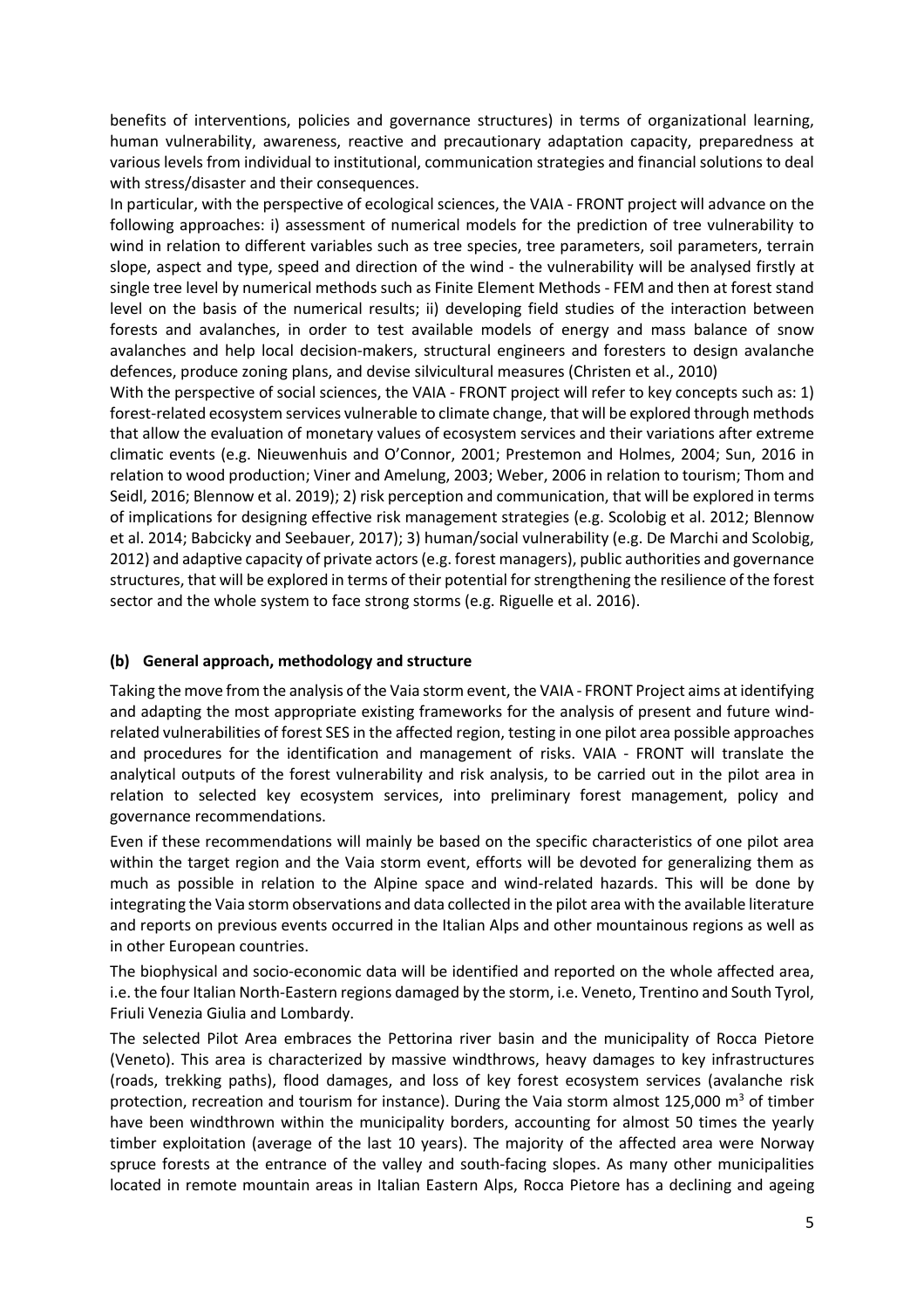population (ca. 1,200 residents in 2018, -17% from 2001 to 2018, ca. 56% of the residents are over 50 years), with tourism as one of the few options for employment in the area. In such a fragile socioeconomic context, Vaia storm destroyed famous touristic sites (e.g. "I Serrai di Sottoguda") and key infrastructures (roads, trekking paths and biking trails), and it significantly increased risks associated to landslides and avalanches, thus creating additional challenges for residents to remain in the area.

The pilot area has been selected on the basis of the following criteria: severity of the damage, coexistence of more ecosystem services that have been negatively affected by the storm, site-specific problems having significant socio-economic impacts (e.g. avalanches), availability of existing datasets (that provide baselines for comparison), ongoing or planned research projects (that allow to create synergies, optimize resources and expand the level of analysis), post-event management actions (salvage logging, stump treatments, restoration of damaged infrastructures), and availability within the same area of forest sites not impacted by the storm (as control sites).

Data will be collected and in-depth explored with the different perspectives, approaches, methods and tools of the various disciplines (ecological and social), thus realizing a high interdisciplinary empirical study of the consequences of the storm. As for the ecological components of the analysis, methods will include both field and remote sensing techniques for assessing wind firmness (pre and post event), forest recovery, and potential and residual protective effect against snow avalanches and rockfalls. As for the socio-economic components of the analysis, methods will include, among other: interviews to key informants, questionnaires to local communities and users of forest resources, content analysis of policy documents as well as analysis of socio-economic datasets about market (e.g. timber prices) and social (e.g. demography) issues. Details on the methods are provided in the Implementation section (Section 4).

The VAIA - FRONT project overall methodology combines both a generic and a site-specific approach. Pilot case is located in a mountainous zone of Veneto region. The project has a two-year duration (from October 1, 2019 to September 31, 2021).

To develop and implement its methodology and the general research approach, the VAIA - FRONT project is structured into five Work Packages (see Fig. 1):



**Fig.1** *Project structure*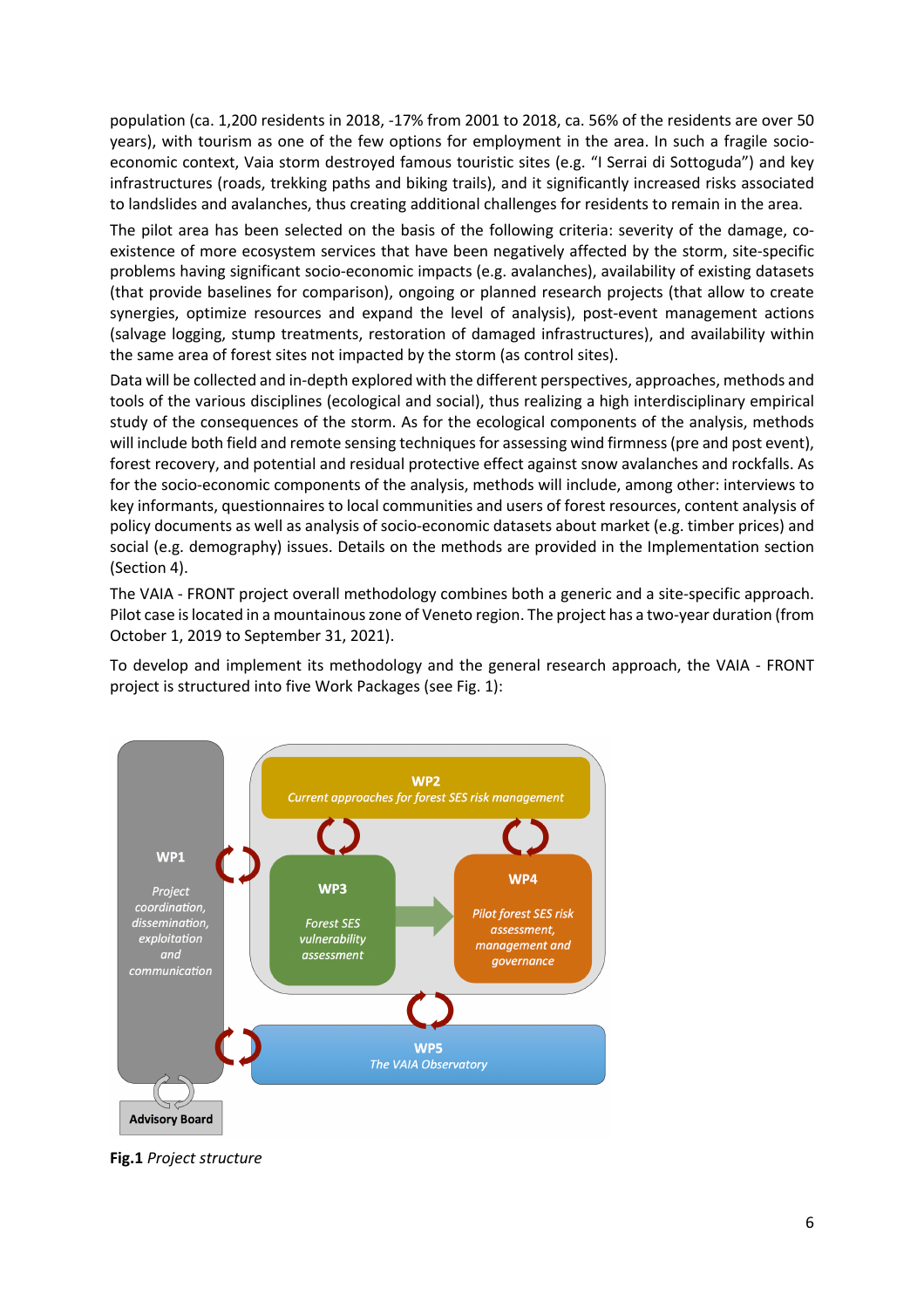WP1: Project coordination, dissemination, exploitation and communication. Key Tasks are the establishment of web-based knowledge brokerage, uptake and international networking.

WP2: Current approaches for forest SES risk management. Tasks will include also review of previous experiences on similar wind storm events in Europe.

WP3: Forest SES hazard and vulnerability assessment. Key Tasks will refer to the analysis of: i. windrelated hazard; ii. forest and socio-economic vulnerability for specific exposed elements, namely: trees and forest stands, ecosystem services (e.g., protection against rockfall and landslides and snow avalanches, biodiversity and wood), linear infrastructures (road, power-line) and human communities in the selected pilot area.

WP4: Pilot forest SES risk assessment, management and governance. Key tasks are the analysis of current governance structure and model, general estimation of damages and loss analysis and preliminary risk assessment for selected key ecosystem services in the pilot area, the formulation of guidelines for forest management practices and policy recommendations that will integrate in a systemic way both technical-ecological and socio-economic-institutional aspects based on both empirical data from the pilot area and information derived from literature analysis.

WP5: The Vaia Observatory. Key Tasks will include i) platform development; ii) data collection and organisation; iii) development of ways to maximise the public use of the data.

A Scientific Advisory Board of three international experts will assist in monitoring and evaluation of the VAIA - FRONT project and its outputs. International experts include specialists on both ecologic and socio-economic disciplines, thus contributing to the interdisciplinarity of the project. Members of the Advisory Board already provided an initial feedback on the overall coherence, clearness, completeness and feasibility of the proposal. During the duration of the project, the Advisory Board members are expected to offer: 1) further feedback to support the Dept. TESAF research team in possibly adjusting the activities and objectives if needed at the earliest stages (*ex ante* project evaluation); 2) a mid-term evaluation, after 1 year, for checking whether activities and outputs are aligned with plans or whether adjustments are needed (*in itinere* project evaluation); and 3) finally, an evaluation immediately after the end of the project for checking whether the outputs were consistent with the expected outputs and the planned objectives reached (*ex post* project evaluation).

The wide range of methods, tools and good practice guidelines, together with repositories and data platforms for long-term accessible information to be developed and disseminated, will facilitate the innovation at local, regional, national and international level during and far beyond the project. To this end, the VAIA - FRONT project will rely not only on the Scientific Advisory Board but also on a wide range of Key Stakeholders (Tab. 1), which will be further extended during the Project life. Key Stakeholders will be kept informed and involved on progressive project outputs. (e.g. on preferred communication tools, specific concerns or needs). Involvement with stakeholders is essential to ensure a continuous verification of the project's activities at local level. In this way the project activities can possibly be adjusted in relation to the real needs of the stakeholders. Furthermore, the involvement of the stakeholders should allow to increase a continuous updating and exchange of opinions also on the activities that the same stakeholders will activate during the project period and in the following years.

| Regione del Veneto | Commissario Delegato "Pianificazione degli<br>interventi"          | Nicola Dell'Acqua    |
|--------------------|--------------------------------------------------------------------|----------------------|
| Regione del Veneto | Soggetto Attuatore "Settore rilievo e opere<br>agricolo-forestali" | Fabrizio Stella      |
| Regione del Veneto | Soggetto Attuatore "Settore ripristino ambientale<br>e forestale"; | Gianmaria Sommavilla |

**Tab. 1** *Provisional list of Project Key Stakeholders*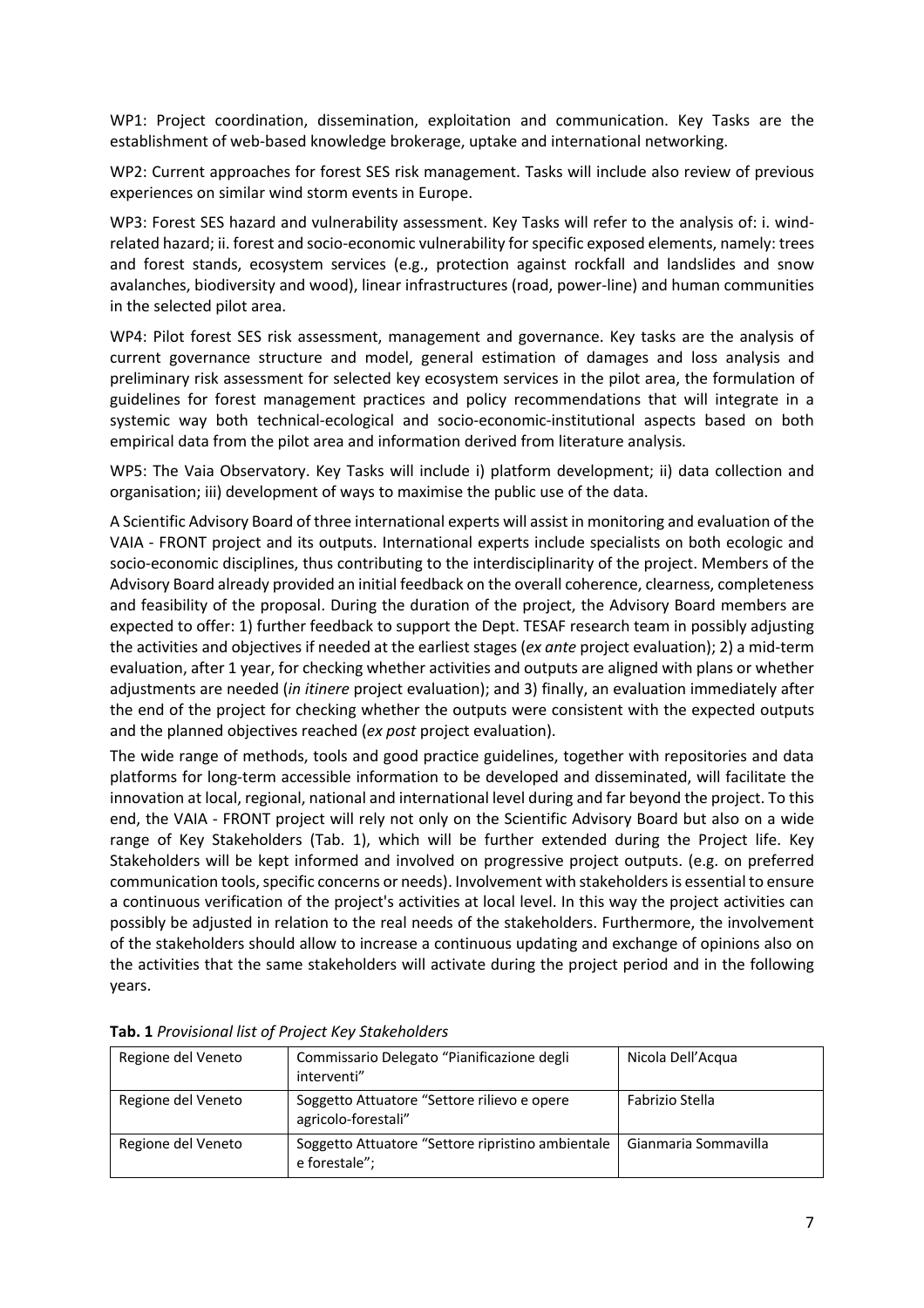| Regione del Veneto               | Soggetto Attuatore "Settore agricoltura/aziende<br>agricole" | Gianluca Fregolent     |
|----------------------------------|--------------------------------------------------------------|------------------------|
| Regione del Veneto               | Soggetto Attuatore "Settore ripristino viabilità"            | Silvano Vernizzi       |
| Regione del Veneto               | Soggetto Attuatore "Settore rischio valanghivo"              | Italo Saccardo         |
| Regione del Veneto               | Unità Organizzativa Forestale                                | Gianmaria Sommavilla   |
| Regione del Veneto               | Direzione AdG FEASR Foreste                                  | <b>Franco Contarin</b> |
| Ministero della Difesa           | Comando Regione Carabinieri Forestale Veneto                 | Alberto Piccin         |
| Provincia Autonoma di<br>Bolzano | Direzione Foreste                                            | Mario Broll            |
| Provincia Autonoma di<br>Trento  | Servizio Foreste e Fauna                                     | Giovanni Giovannini    |
| <b>CIFORT</b>                    | Consorzio Imprese Forestali del Triveneto                    | Luca Canzan            |
| <b>ENEL Italia</b>               | Affari Istituzionali Territoriali Triveneto                  | Michela Coletto        |

# **c) Other research projects**

The project aims not only to undertake the various activities as specified in the Implementation section, but it also has the ambition of providing an overall conceptual structure that will allow to connect each other the various ongoing and future research initiatives focused on Vaia storm and other similar events, as well as to assemble different perspectives and integrate different scientific disciplines.

Considerable research is being done on the Vaia storm and flood event in parallel projects, funded by diverse Agencies (Regione del Veneto, University of Padova, Ministry of the Environment, etc.) and managed by researchers who are involved in VAIA - FRONT (Tab. 2). Moreover, the Doctoral School LERH at Dept. TESAF funded 3 PhD positions on three different topics (Tab. 2) related to the analysis of the dynamic, impacts and management options related to the Vaia storm. The initiative is called "Young scientists for Vaia" and the 3-years PhD researches, which are expected to be developed from Autumn 2019 to Autumn 2022, will be designed as much as possible for being complementary with the VAIA - FRONT project, as in their first 2 years they will overlap the project time schedule.

The purpose of VAIA - FRONT is complementary to these projects essentially by: i) focusing on the concept of forest socio-ecological risk; ii) embracing a wide-range multi-disciplinary approach. Nevertheless, linkages will be designed with these projects in order to create synergies, optimize resources and expand the level of analysis.

| Project Acronym | period    | Main aim                                   | <b>Funding Agency</b> |
|-----------------|-----------|--------------------------------------------|-----------------------|
| <b>IT-FOR</b>   | 2019-2022 | IT-FOR project was launched in Spring      | AVEPA, Veneto         |
|                 |           | 2019 and aims to develop a digital         | Region                |
|                 |           | platform to support the local timber       |                       |
|                 |           | marketing. TESAF Department is involved    |                       |
|                 |           | to monitor the timber prices in Veneto     |                       |
|                 |           | region, one of the regions mostly affected |                       |
|                 |           | by Vaia storm. As a consequence, IT-FOR    |                       |
|                 |           | can support the analysis of the timber     |                       |
|                 |           | price and the terms and conditions of the  |                       |
|                 |           | wood contract following the Vaia storm     |                       |
|                 |           | event.                                     |                       |
|                 |           |                                            |                       |

| Tab. 2 On going research projects on the Vaia storm and flood event and relevant impacts |  |  |  |  |
|------------------------------------------------------------------------------------------|--|--|--|--|
|                                                                                          |  |  |  |  |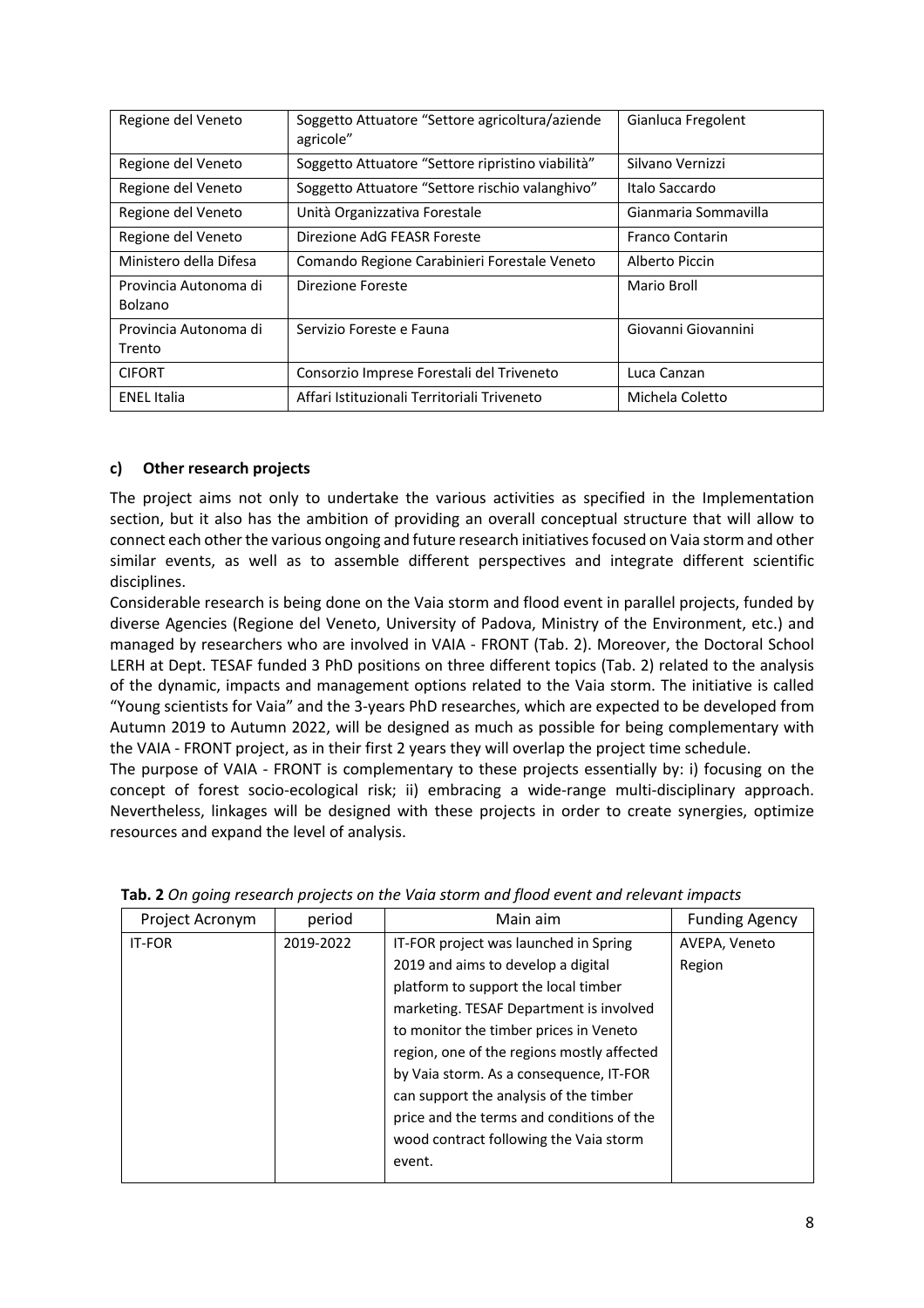| <b>InForTrac</b>                                       | 2018-2020 | InForTrac project is a specific project for<br>the Agordino area, in the North-West of<br>Veneto region. The project is developing a<br>monitoring system with satellite data on<br>damaged forest areas. The monitoring<br>system will be available to the VAIA -<br>FRONT project to implement the dataset<br>on the damaged forest. | Unione Montana<br>Agordina,<br>University of<br>Padova |
|--------------------------------------------------------|-----------|----------------------------------------------------------------------------------------------------------------------------------------------------------------------------------------------------------------------------------------------------------------------------------------------------------------------------------------|--------------------------------------------------------|
| UOF-EST                                                | 2019-2020 | The Project will develop guidelines and<br>tools for hydrogeological risk mitigation<br>works in the Upper Cordevole river basin                                                                                                                                                                                                       | Veneto Region,                                         |
| Riqualificazione<br>morfologica del<br>torrente Tegnàs | 2019-2020 | The Project aims to develop guidelines for<br>the maintenance and integrated<br>management of the flood-sediment-<br>vegetation nexus in the river basin                                                                                                                                                                               | Ministry of the<br>Environment                         |
| PhD Project                                            | 2019-2022 | Post-windthrow short-term regeneration<br>dynamics: monitoring the effect of<br>deadwood manipulation                                                                                                                                                                                                                                  | University of<br>Padova: LERH PhD<br>School            |
| PhD Project                                            | 2019-2022 | Eco-efficiency forest operation and wood<br>transportation logistics in complex<br>scenarios and the rule of primary and<br>secondary road network.                                                                                                                                                                                    | University of<br>Padova: LERH PhD<br>School            |
| PhD Project                                            | 2019-2022 | The Vaia flood event: observations and<br>prediction of sediment and large wood<br>dynamics                                                                                                                                                                                                                                            | University of<br>Padova: LERH PhD<br>School            |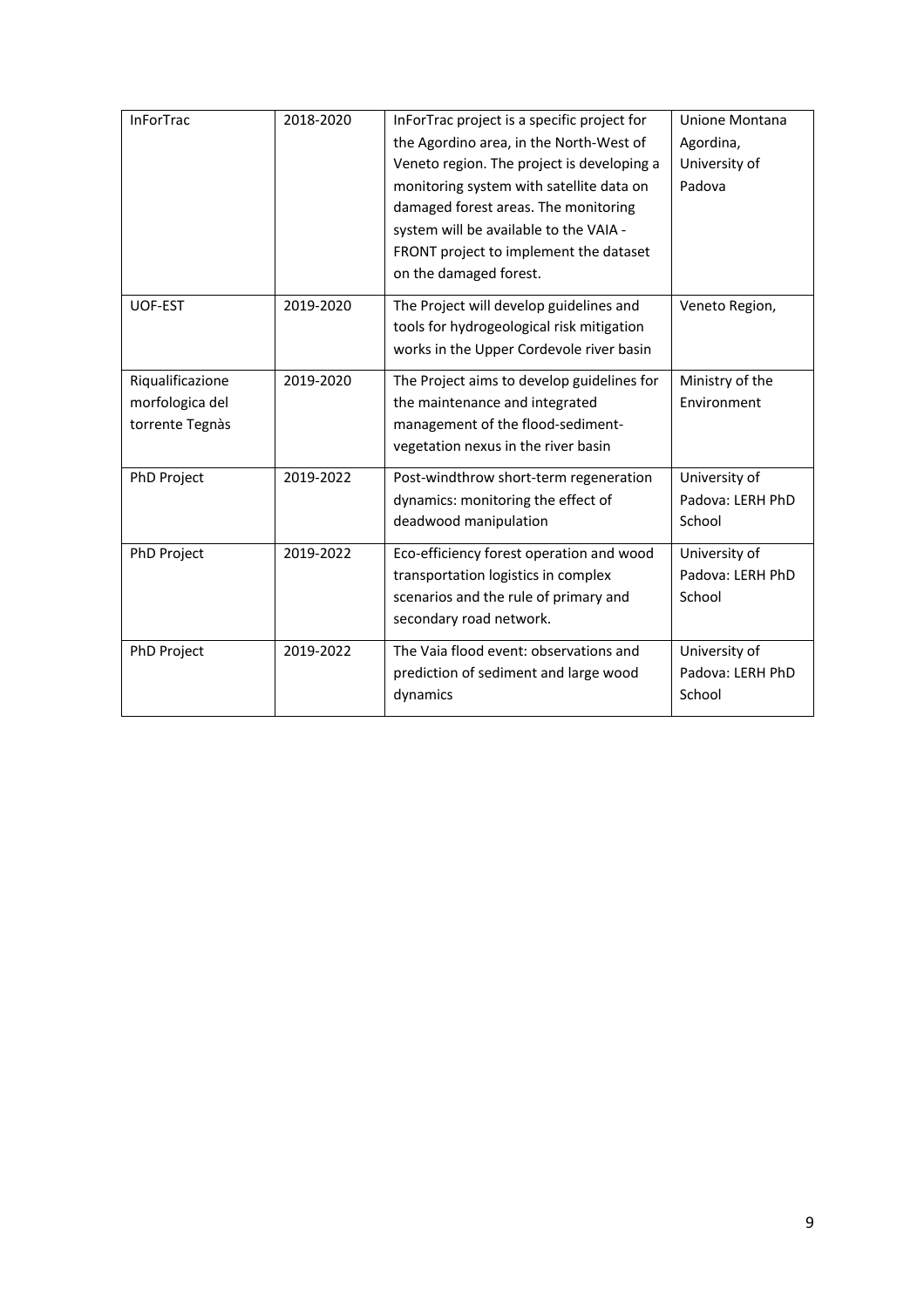## **4. Implementation**

#### **4.1 Work plan — Work packages, deliverables**

#### **WP1 - Project coordination, dissemination, exploitation and communication**

#### **Objectives**

The WP1 includes three main objectives: i) Project coordination that ensures a sound transdisciplinary approach and establish linkages with other running research projects on Vaia-related topics; ii) identification of the network of stakeholders and generation of the project network; iii) dissemination, exploitation and communication of project results

The Project management structure includes an Advisory Board to evaluate project progress and provide guidance

## **Description of work**

## **Task 1.1: Project coordination**

The Task ensures robust coordination of the project that ensures a sound transdisciplinary approach with an appropriate quality of the results. The Coordination Task is based on regular monthly meetings between the Project Coordinator and the WP leaders, and relies on an Advisory Board, which will include National as well as International experts, to evaluate project progress and provide guidance regarding future work. The Advisory Board will provide: 1) an initial feedback on the overall coherence, clearness, completeness and feasibility of the proposal; the feedback will support researcher in possibly adjusting the activities and objectives if needed at earliest stages (*ex ante* evaluation); 2) a mid-term evaluation, after 1 year, for checking whether activities and outputs are aligned with plans or whether adjustments are needed (*in itinere* evaluation); and 3) finally, an evaluation immediately after the end of the project for checking whether the outputs were consistent with the expected outputs and the planned objectives reached (*ex post* evaluation)

This Task will include also the identification of the key Project Pilot areas. The criteria for identifying and selecting the pilot areas will include, among others: severity of the damages, site-specific problems (e.g., avalanches), distribution among regions (that will allow to explore different conditions), availability of existing datasets (that will provide baselines for comparison), existing or planned research projects in the same areas (that will allow to create synergies, optimize resources and expand the level of analysis)

#### **Task 1.2: Identification of the network of stakeholders and generation of the project network**

The networking activity will be a key Task in this WP. Networking fosters communication to create an active community of European (e.g.: EFI) and international experts from academia, administration, businesses and civil society as well as forums for exchange between providers and clients of information, services and products such as planners, managers, and land users. Beyond these specific activities, communications will also addresses general audiences through broad and mass media communication channels and external communication

#### **Task 1.3: Dissemination, exploitation and communication of project results**

This Task will cover dissemination, exploitation and communication of the project results using a wide spectrum of formats and activities to trigger innovation in forest risk management

*Key Dissemination measures*: i) the Project will organise two Conferences (one on Tuesday October 29 for the First Anniversary of the Event, and one at the Project End). ii) Journal and conference papers; iii) Online repositories and information marketplaces for innovation data and knowledge (VAIA Observatory)

*Key Communication measures*. Communication activities will promote the project and provide general information on its make-up, upcoming events and findings to interested actors (identified above). A project design and a logo will ensure the recognition value of the project. The activities are as follows: i) VAIA - FRONT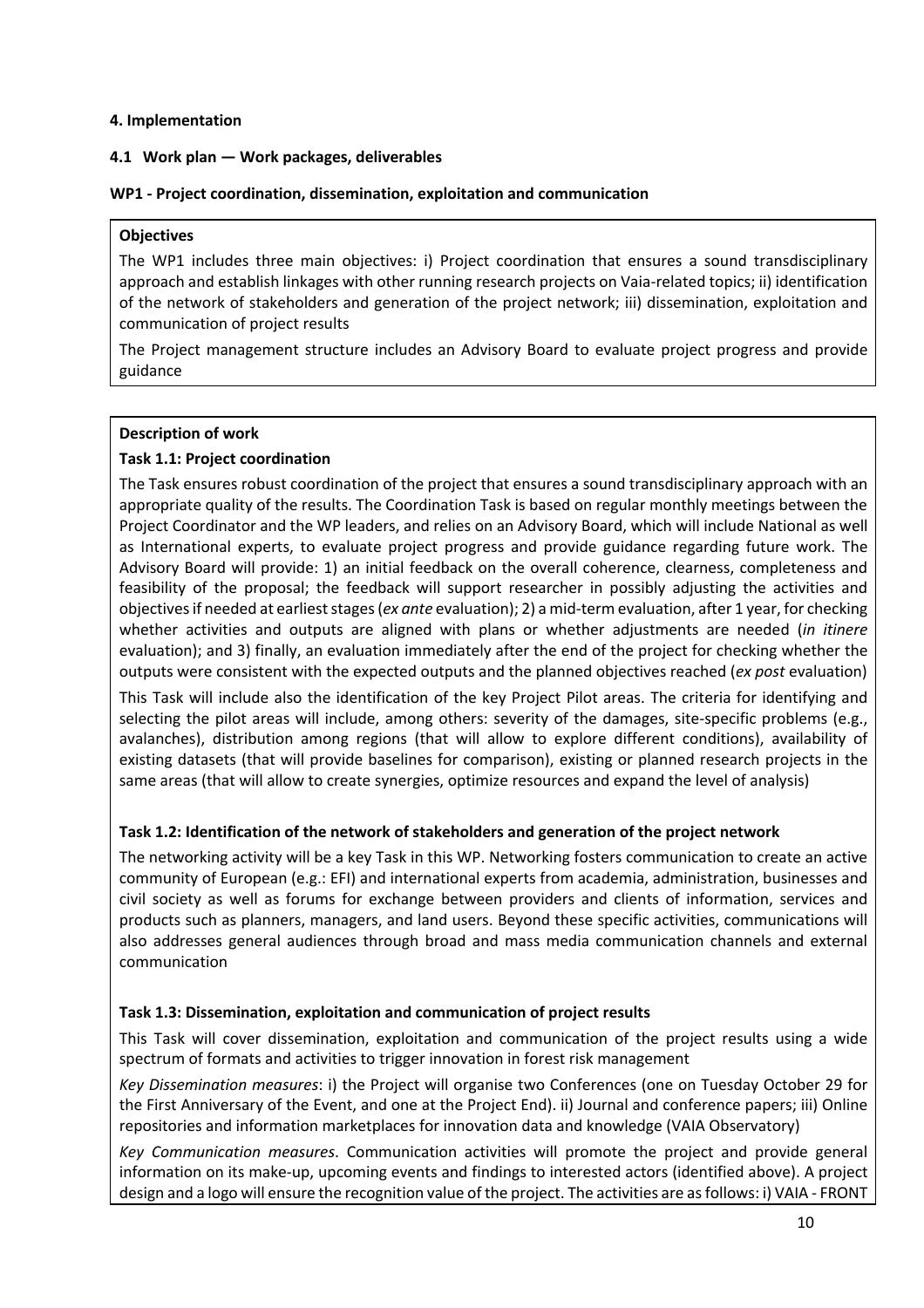website, a fully functional site by month 2. It will represent the nexus for all interested stakeholders and for communication/dissemination to the public. The website will be maintained by the Dept. TESAF after the end of the project; ii) Newsletter: A biannual newsletter will be developed and distributed among interested parties informing them of the status, current findings and upcoming events. At the beginning of the project a mailing list will be set up by inviting interested parties for newsletter subscription; iii) Flyer: A project flyer (in Italian and in English) will be developed at the beginning of the project for promotion purposes and providing general information on the project; iv) Social Media: VAIA FRONT will make use of social media for establishing channels of communication and discussion between the consortium and with stakeholders; v) Press Releases: The daily press, wide-audience and specialised magazines, local/national TVs, radios will be kept aware of important project activities and outcomes via press releases and social media. This includes promotion materials for local engagement actions

# **Deliverables (D) and Milestones (M)** (brief description and month of delivery)

- D1.1 Identification of Project Pilot Areas (M1)
- D1.2 Project flyer (M3)
- D1.2 Newsletter 1 (M6)
- D1.3 Newsletter 2 (M12)
- D1.4 Newsletter 3 (M18)
- D1.5 Newsletter 4 (M24)
- M1.1 Website (M2)
- M1.2 Take off Project Conference (M1)
- M1.3 Finalisation of the network of Key Stakeholders (M3)
- M1.4 Mid-term Scientific Advisory Board evaluation (M13)
- M1.5 Project Final Conference (M24)

# **WP2 - Current approaches for forest SES risk management**

#### **Objectives**

The WP provides the conceptual foundation of the VAIA - FRONT project activities and a comprehensive reference on frameworks and methodologies related to the forest Socio-Ecological Systems (SES) risk management. The WP refers to the challenges involved in the i) development of a comprehensive concept of risk assessment and management and in the ii) integration of multiple hazard sources and vulnerability characteristics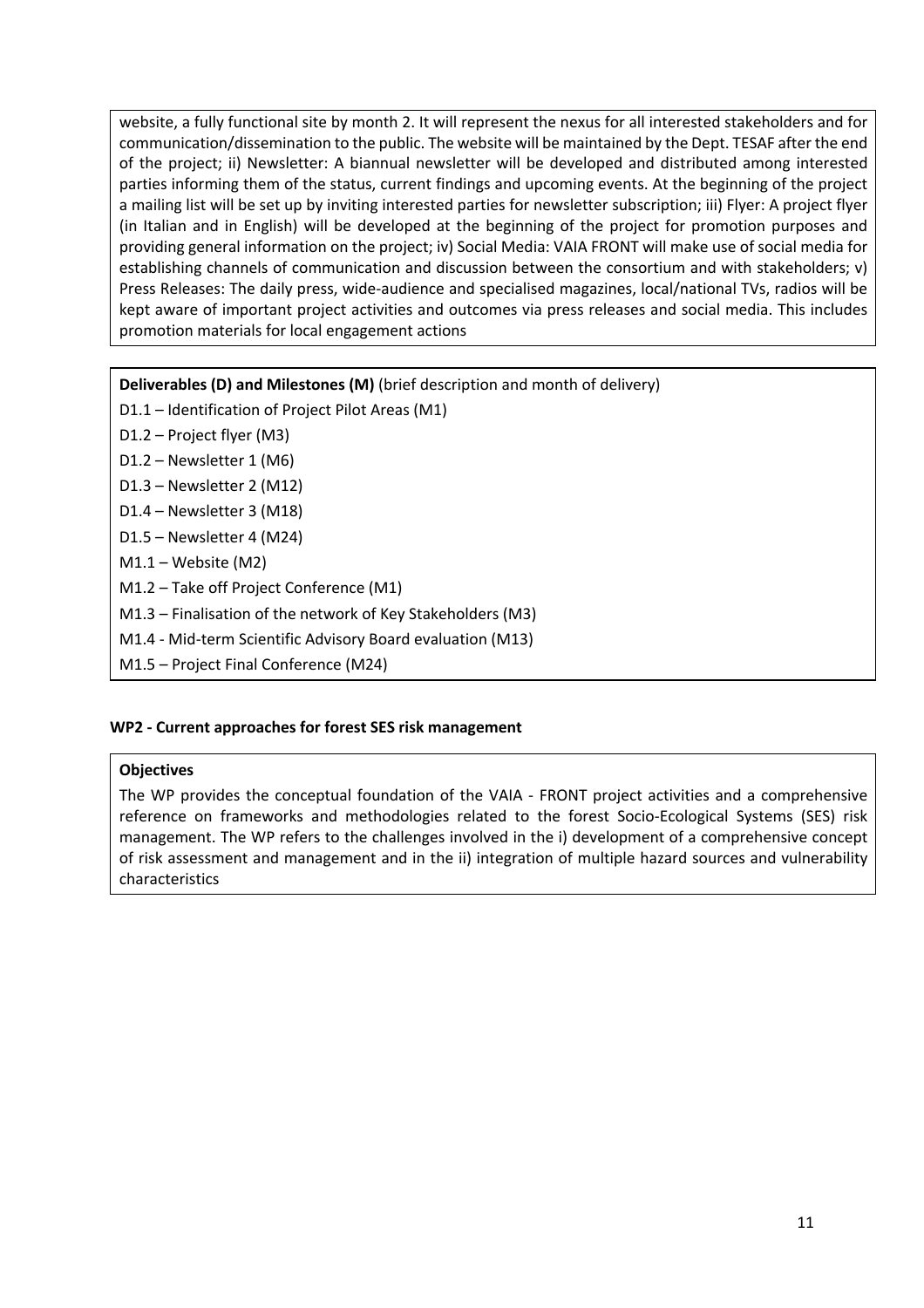# **Description of work**

The development of a comprehensive concept of risk assessment and management and the integration of multiple hazard sources and vulnerability characteristics will be based on the implementation of a structured review on forest SES risk management. Finally, the relevance of the framework will be ensured by comprehensive literature review, reflection of real-world activities and involvement of international experts

## **Task 2.1 Implementation of a structured review on forest SES risk management**

The WP will implement a structured review on forest SES risk management issues including:

- i) hazard analyses and assessment for past European wind storms (including forest SES impacts);
- ii) assessment of forest SES vulnerability to wind storm;
- iii) cascade of hazards and risks (wind, rains, floods) and interaction between different types of risks;
- iv) forest ecosystem resilience to wind storm;
- v) dynamics and impacts due to short/long-term expected climate variability and societal change
- vi) forest SES risk communication;
- vii) integrated and systemic management of storm damage at various scales.

The structured review will take advantage of databases like Forestorm (http://www.iefc.net/storm/), the Extreme Wind Storms Catalogue (http://www.europeanwindstorms.org/) and NatCatSERVICE (https://natcatservice.munichre.com), review studies like those by Gardiner et al. (2013), Stucki et al. (2014) and Gregow et al. (2017), as well as additional literature retrieved from international scientific literature databases and other sources, including specialised grey literature, such as reports developed by insurance companies both on regular basis and, in particular, on the backwash of large events. The collected literature on the different questions (i-vii) will be organized in a unique database which will be part of the Vaia Observatory (WP 5)

# **Task 2.2 Common terminology as a component for the project harmonisation**

The Task will undertake the definition of the common terminology. This is seen as a particularly important component of the project harmonisation, given the different uses of technical terms within the broad forest SES risk community. This activity will develop a common language of risk (including uncertainty assessment, risk terminology etc.), both in the ecological and socio-economic domains

**Deliverables (D) and Milestones (M)** (brief description and month of delivery)

D2.1 – Common terminology glossary (M12) (Public)

D2.2 - Review on forest SES risk management (M24) (Public)

M2.1 – Literature database on forest SES risk management **(**M9) (Public)

#### **WP3 – Framework for forest SES and vulnerability assessment**

#### **Objectives**

This WP will develop a comprehensive framework for assessing the vulnerability of forest SES to wind related hazards. The WP will focus on the assessment of current susceptibility to windthrows of forest stands in NE Italy and the potential shortcoming in their provision of forest ecosystem services, by adopting a multi-scale and multi-disciplinary approach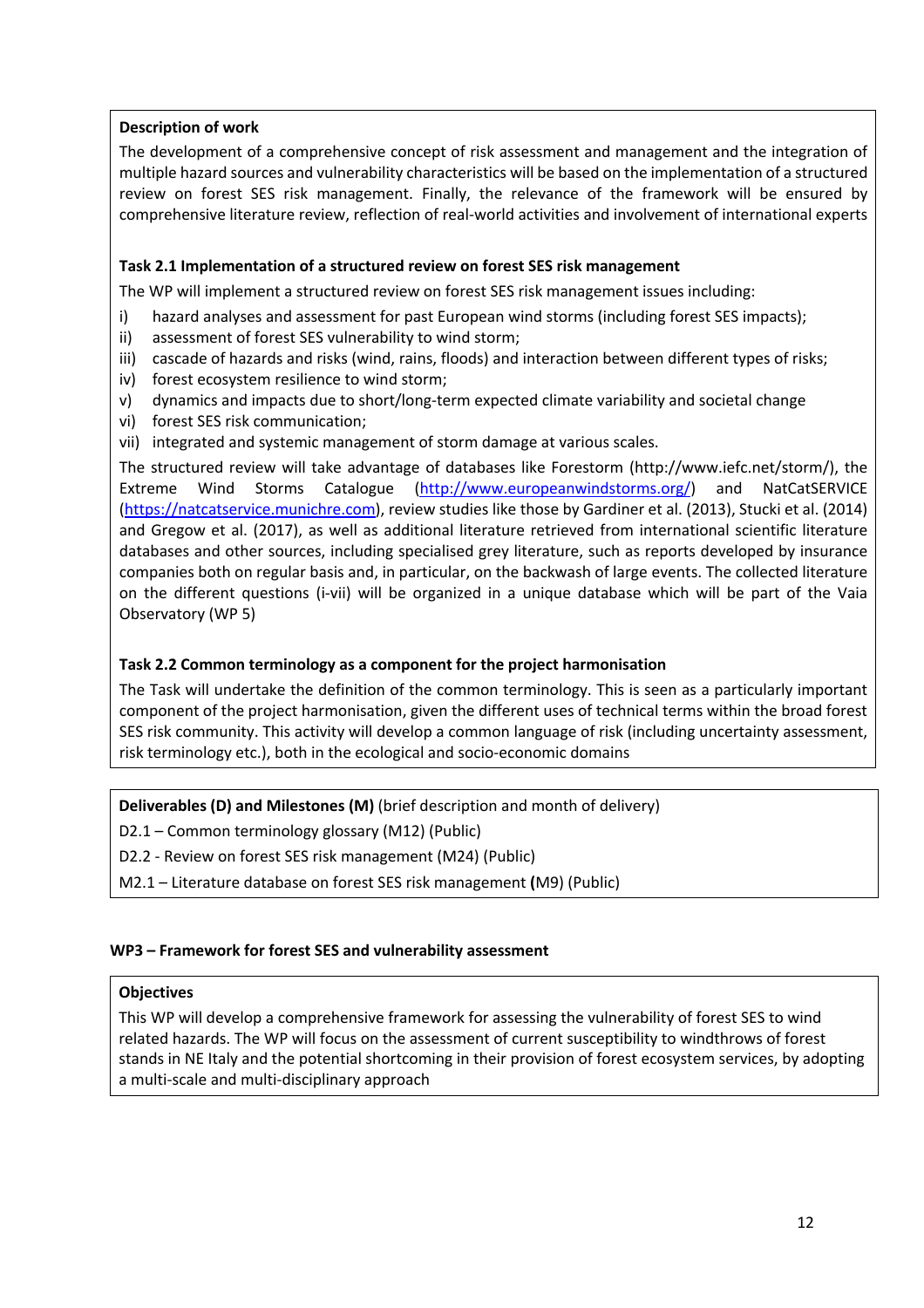## **Description of work**

# **Task 3.1 Assessment of the vulnerability of trees and forest stands to wind forcing**

This Task will be tackled considering different variables such as tree species, tree parameters, soil parameters, terrain slope, aspect and type, speed and direction of the wind. The vulnerability will be analysed firstly at single tree level by numerical methods such as *Finite Element Methods* - FEM and at forest stand level on the base of the numerical results. The obtained information will be used to implement a spatially explicit decision support system based on LiDAR data to assess the vulnerability of forest according to tree and stand characteristics and terrain morphology. The area affected by Vaia storm will be used to validate the models and the goodness of the windthrows susceptibility map. Already available models (such as ForestGale – Forest Research, UK) will be used in order to test their suitability in the Alpine context

# **Task 3.2 Assessment of the vulnerability of forest Ecosystem Services (ESS) to wind disturbance**

The *vulnerability of forest ESS to wind-disturbance* will be assessed through a literature review (starting from WP2 results/deliverables) and by means of some specific analysis aimed at collecting data that currently are not available in the scientific literature. This information will be used for combining the windthrow susceptibility map derived from i) with a map of the preeminent forest functions derived using available methodologies (i.e. C3Alps project), in order to obtain a map showing the more critical forest stand (concerning Ecosystemt Services provision). The analysis will be tested in some municipalities and after validation will be applied on a valley scale. Particular relevance will be provided to the protective function against rockfall, shallow landslides, and snow avalanches, recreation (access to and use of trails) and biodiversity protection The aim is to provide a support for the prioritization of restoration intervention and basic data for a pilot risk assessment on some of the ecosystem services (Task 4.2)

# **Task 3.3 Assessment of the vulnerability of linear infrastructures to wind disturbances**

The *vulnerability of linear infrastructures*(road, power-line, water-line) to wind-related forest impacts will be evaluated in this specific task, accordingly to the forest vulnerability model and the localization of linear infrastructures

# **Task 3.4 Assessment of the human vulnerability during storm events**

This task aims to understand how people actually i) detected the potentially dangerous circumstances; ii) reacted; and iii) managed to timely adapt their routine to cope with the speed of the hazard evolution during the Vaia event. Data collection will be carried out based on online surveys to quantitatively document behavioural responses associated with the Vaia event. The data will be used to develop a multivariate statistical analysis among different variables that define the social structure, and, secondly, to estimate probabilistic models that allow segregating respondents (and hence the population of reference) in different groups/classes within which people share a similar profile in terms of behaviour and attitudes towards the catastrophic event under study

# **Task 3.5 New susceptibility to snow avalanches after storm events**

This task has two objectives: i) to provide a methodology on data collection and model application to predict how windthrow will affect and increase risk of snow avalanche on steep mountain sites; ii) to compare different scenarios of post-disturbance intervention (salvage logging, deadwood release, building of ecoengineering structures snow nets, etc.) in affecting protection against snow avalanche release

# **Task 3.6 Vulnerability of the wood market to storm events**

The vulnerability of the wood market to windstorms like Vaia will be addressed with regards to both (a) forest resources -in terms of potential windthrows (and their indirect effects) affecting the amount of different timber assortments - and (b) the forest-wood value chain and system, with particular reference to forest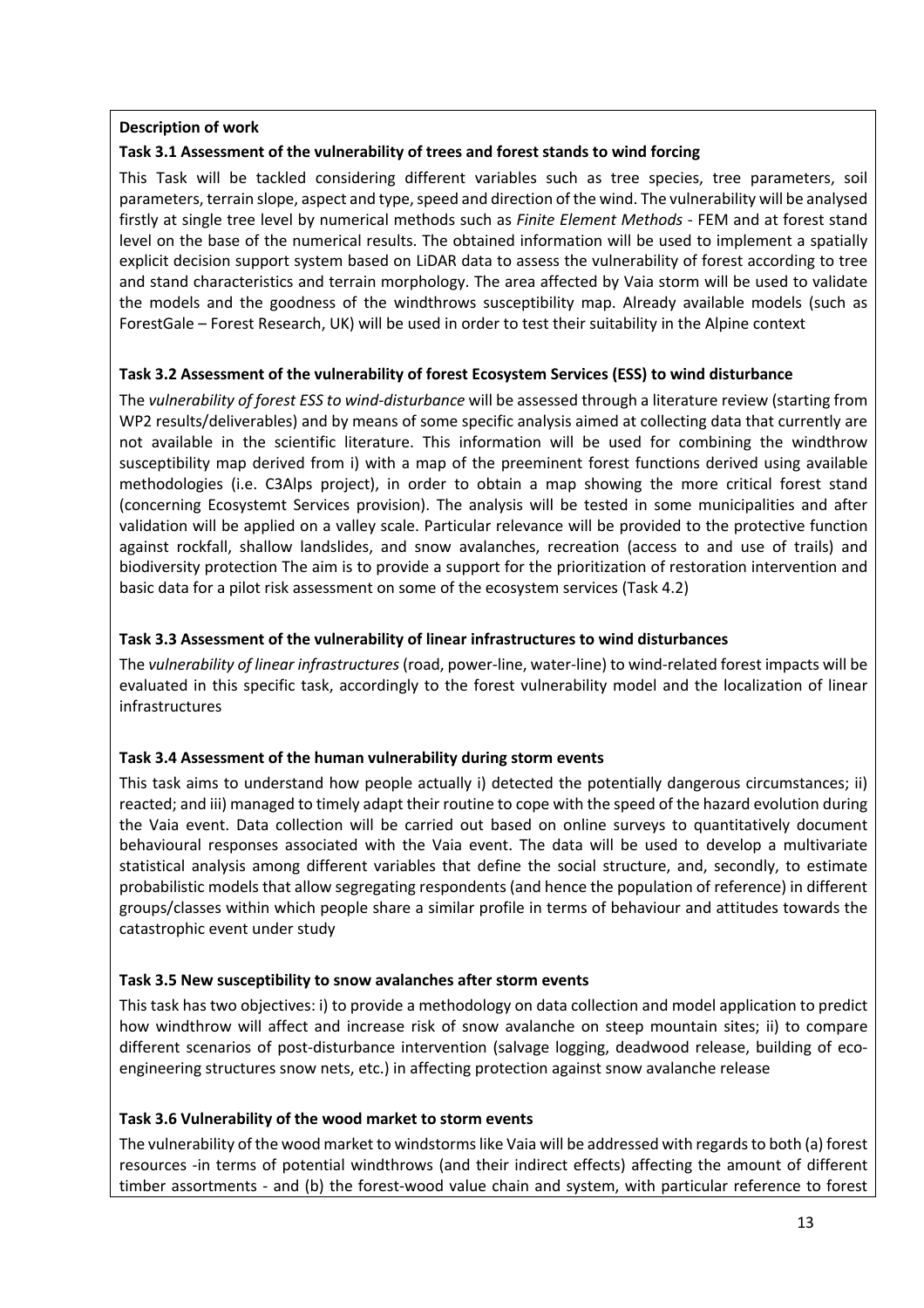owners, forest enterprises and the wood industry in North-Eastern Italy. In particular, the working capacity of the wood market system under ordinary conditions (number of companies, employees, equipment, technology, economic data etc.), as well as under critical conditions due to extreme events, will be explored. The impacts of windstorms on the timber market will also be explored. Data will be collected based on both primary (face to face and/or phone interviews with selected key-informants from both the public and private sectors) and secondary (scientific and grey literature, databases and other online resources) sources. Data and information from on-going projects (e.g. Life Prepair and IT-FOR) will be capitalized whenever possible

**Deliverables (D) and Milestones (M)** (brief description and month of delivery)

D3.1 – Report on forest vulnerability to wind disturbance (M18)

D3.2 – Forest-related socio-economic vulnerability associated to storm events (M18)

#### **WP4 – Forest SES pilot risk assessment, management and governance**

## **Objectives**

While contributing to enhance the understanding of the role of governance models in effective risk management and the knowledge of forest-related practitioners on how to prevent and react to these types of events, the final aim of this WP is to provide a possible general preliminary integrated strategy for windrelated risks management in the North-East of Italy, to support resistance and resilience capacities of forest SES at local and regional level in case of future events

## **Description of work**

The WP will be divided into four tasks, interconnected each other, as follows

#### **Task 4.1 – Understanding the governance structures in relation to forest SES risk management**

This task will include the analysis and description of the governance structures currently existing in the area affected by the storm. Interactions and networks both horizontal (among private and public stakeholders) and vertical (among various institutional levels) will be explored, through content analysis of key policy documents and interviews to key informants. The analysis will provide a general overview of the legal frameworks on risk management and related key issues (e.g. property rights), the current decision-making structures (actors involved, power and tasks distribution, hierarchical links) and processes (flows and direction of decisions and authoritative rights) in relation to forest SES in the whole area. A detailed analysis will be carried out for Veneto region and the municipality of the selected Pilot Area. A qualitative-based network analysis will be used for mapping actors and governance structures. Current and future global and European economic and social trends will be identified by means of literature review, and explored in terms of possible future socio-economic and institutional scenarios and their implications for forest SES risk management and communication in the target region. The main output of Task 4.1 will be a report (Milestone 4.1) describing the current governance situation and possible future scenarios of the institutionaladministrative targeted context

# **Task 4.2 – Preliminary test of forest risk assessment in relation to key ecosystem services in the pilot area**

This task will focus on: i) identifying the most appropriate risk assessment method and its implications for the risk management strategy in the area, on the basis of existing methods and approaches; ii) trying an economic estimation of damages and loss analysis associated with the Vaia storm based on the map of key ecosystem services and their changes (from WP3); iii) testing the combination of data on damages and loss with the vulnerabilities assessment (from WP3). The analysis will focus on a few key ecosystem services (namely, biodiversity, recreation, and wood production and snow avalanche susceptibility mitigation) in the selected Pilot Area. This will allow preliminarily identify and test a procedure for forest risk assessment and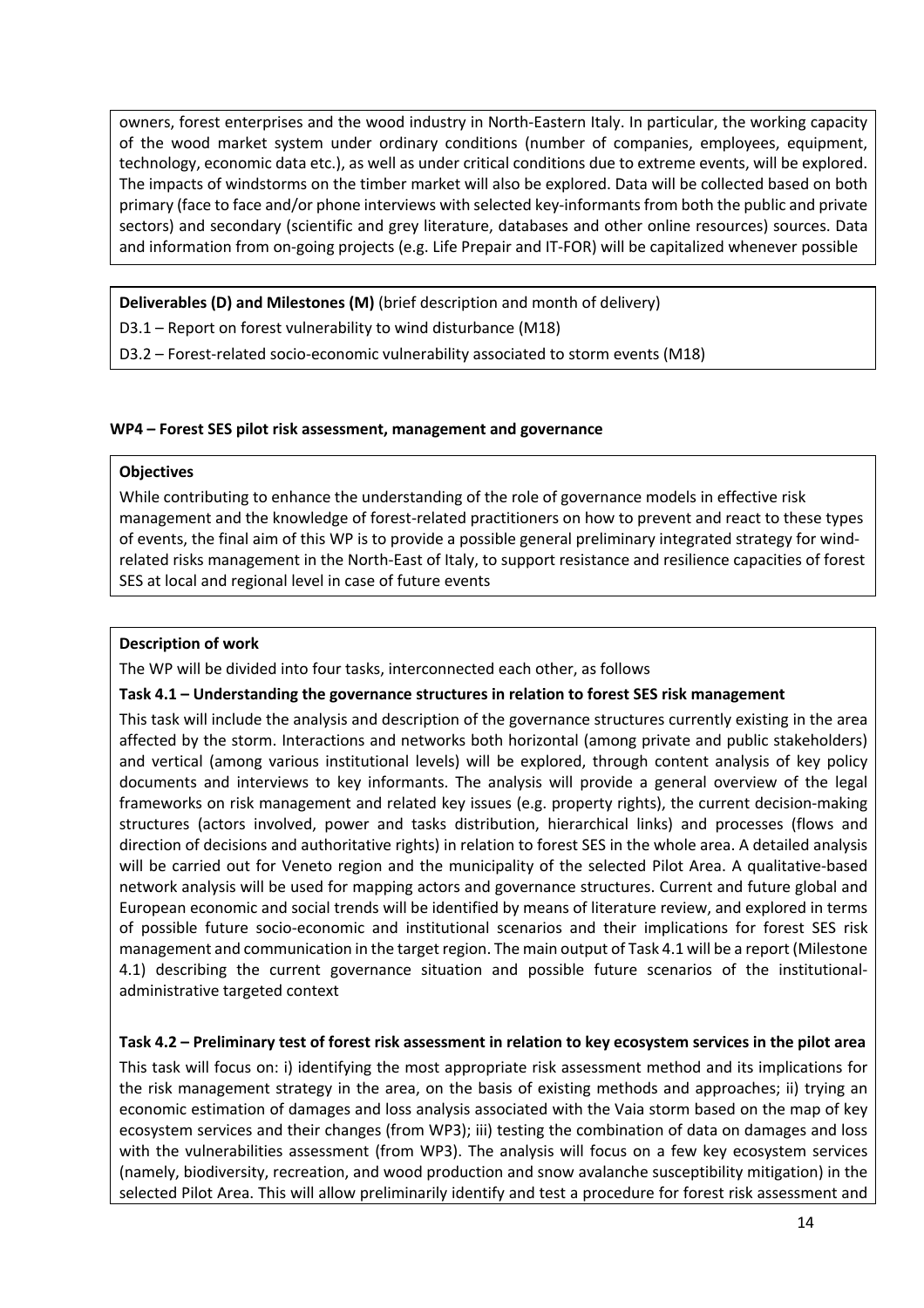communication strategies suitable for the target area and other similar areas. A mixed quantitative and qualitative approach will be used for the analysis, carrying out specific primary data collection and analysis by means of interviews to key informants and questionnaires to stakeholders (e.g. residents, tourists, policy makers, forest managers). Existing secondary data (e.g. timber prices before and after the storm) will also be used when available and needed. Various possible future scenarios, which are based on possible interventions for reducing forest SES vulnerability (from WP2 and WP3), and possible changes in the socioeconomic and institutional conditions (from Task 4.1), will be considered for the analysis

## **Task 4.3 – Formulating technical guidelines for resistance and resilience of forest SES in the target area**

Based on forest SES vulnerability (from WP3) and pilot risk assessment results in the selected Pilot Area (from Task 4.2), a set of preliminary guidelines for forest and forest resources management and planning interventions to be adopted by practitioners to strength the resistance and resilience of forest SES in the target area will be formulated. The technical guidelines will be targeted to different groups of practitioners (e.g. public forest owners, private forest owners, logging companies, civil associations, etc.). In particular, lessons learned from Vaia storm event as emerging from the empirical data that will be collected in the selected Pilot Area will be exploited and integrated in tools (e.g. technical handbooks and other appropriate communication tools) that might be useful for guiding future actions and reactions in the target as well as in other Alpine regions and contexts. The tools and methods will be designed and developed building on existing material and guides developed by other countries and sectors affected by storms in the past, but they will be adapted to the specific conditions of North-East Italy and in particular Veneto region. The main output of Task 4.3 will be a set of tools/guidelines, specific to each thematic area as identified in WP3 and target users, suggesting possible practical interventions and communication strategies to prevent or react to the effects of a storm event

# **Task 4.4 – Proposing a preliminary approach for integrated and systemic management of forest SES risk in the target region**

Based on outputs of previous tasks, Task 4.4 will develop a general, preliminary integrated and systemic management strategy for wind-related risk of forest SES specifically suitable for the local and regional public authorities of the affected area but likely/possibly useful for other similar contexts. This will encompassideas for financial, communication, policy and governance instruments and approaches for increasing the resistance and resilience of the forest SES in the target area. Particular attention will be given to the social preferences, attitudes and needs of both local communities/stakeholders, included policy makers, to be identified and explored through interviews to key informants (Task 4.1 and WP3). Overall recommendations for integrating risks in forest-related policies will be developed, together with solutions for reducing financial, legislative, technical and practical hindrances and improving the effectiveness and efficiency of governance. Both immediately post-event (contingency) and long-term (prevention and resilience) phases will be considered

# **Deliverables (D) and Milestones (M)** (brief description and month of delivery)

M4.1 – Current governance and possible future scenarios of forest-related management in the target area (M12)

D4.1 – Preliminary technical guidelines for forest SES vulnerability and risk management in the target area (M18)

D4.2 – Integrated and systemic management of forest SES wind-related risk: preliminary policy and governance solutions for resistance and resilience in the target area (M24)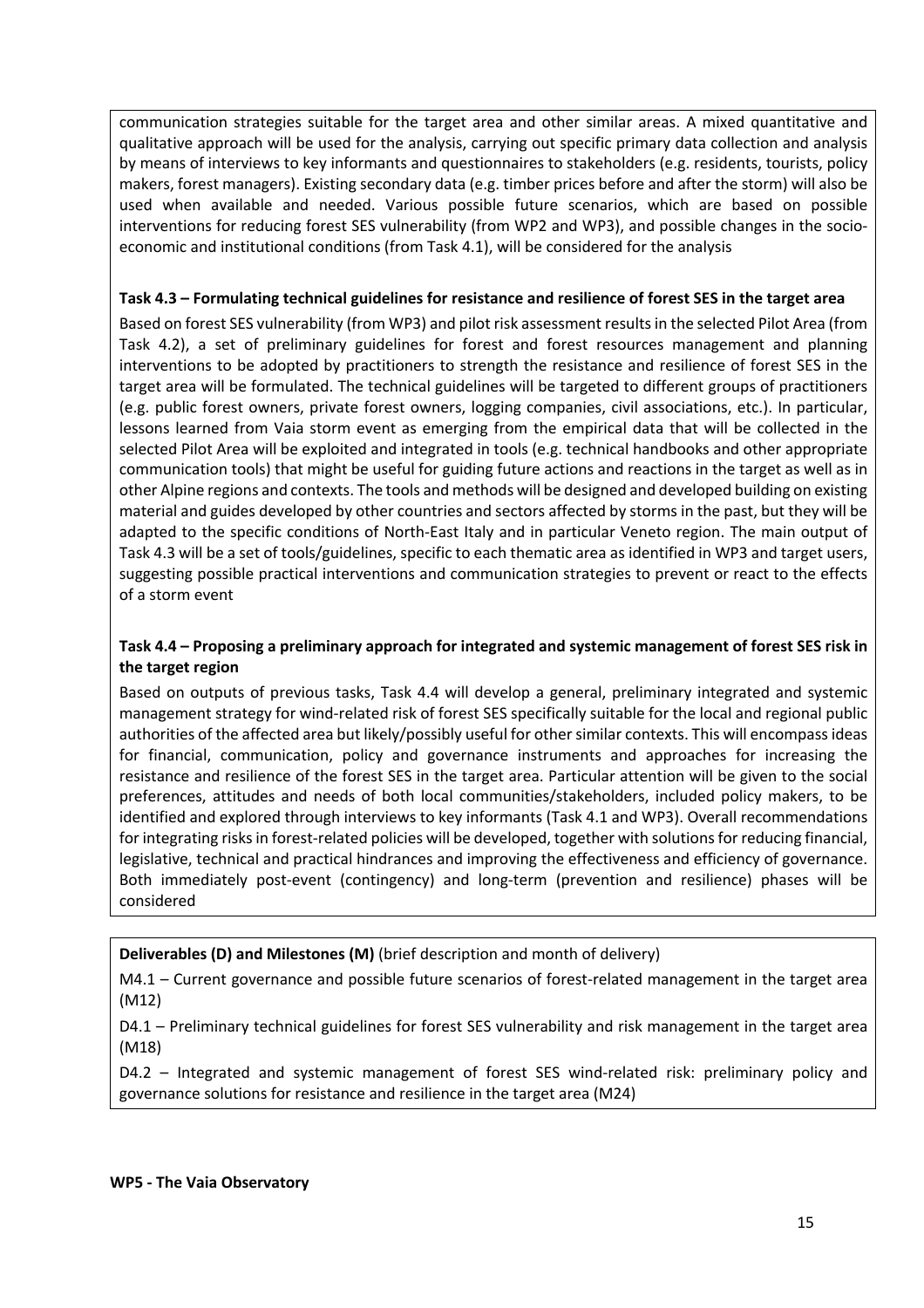## **Objectives**

The objective of the VAIA observatory is to create a repository of data and tools related to the project activities The repository is an infrastructure that allows to collect, manage, and store data sets and documents, related to storms impact on forested areas. The final objective is data analysis, sharing, reporting and public engagement. This WP will manage data in the broader sense. The project will collect heterogeneous data sources and documents, from simple tables to geo-located information in raster or vector model formats, to textual documentation. Data will be shared; therefore, the objective is to create a collector that allows for different sources to provide data (e.g. uploading) and share it with other project participants and with the broader public

# **Description of work**

This WP is divided into three tasks:

# **Task 5.1 – Creation of the framework for hosting the web-based infrastructure**

The framework for sharing data will be created on cloud-based services, which will provide physical data storage space, access through the web and analysis capabilities. All modules used for implementation of the repository will be based on Open Source (OS) software. Most VAIA-related data are implicitly spatial, therefore the data repository itself will be based on a spatially-enabled relational database (Postgresql+PostGIS). Data will be shared through implementation in the cloud of a spatial catalogue (GeoNetwork) and through web-based services following international standards from the Open Geospatial Consortium (OGC). GeoNetwork will provide the possibility of inserting, tagging and searching VAIA-related datasets

Spatial data (e.g. damaged forest areas) will be visible on a web-gis portal that will also allow interactivity with open data from ESA's Copernicus Programme – e.g. Sentinel 1 and Sentinel 2 satellite data. This will allow researchers to cross information from the observatory with information from other available spatial data

# **Task 5.2 – Implementation of the interactive platform via web-gis and web robot**

A collaborative WebGIS will be implemented, leveraging crowdsourced data. In practice this means a web portal where users can add information via a dedicated web robot (BOT) called TESAF4VAIA and an API – Application Programming Interface – linking an app like Telegram to a programming interface. A user will select in the WebGIS the area that was hit by Vaia storm and contribute with geolocated photos, videos, comments or other media. This will help evaluators through a distributed source of geolocated information that can be used for better understanding of degree of damage, resiliency and future renovation of vegetation

The cloud-based services are hosted by University of Padova's digital high-connectivity infrastructure, CSIA-VSIX, that already has a specific agreement with Dept. TESAF under the Hyperearths "strategic infrastructure" funding network

A last objective is to add value through linking data; therefore, this WP will also establish links from the VAIA Observatory with other data sources from related projects to create a confederated repository

# **Task 5.3 – Definition of Data Management Plan**

A Data Management Plan (DMP) will be drafted in which the participants will outline the procedures for handling the research geospatial and non-geospatial data during the project and after the project completion. Once the project has started a first version of the DMP will be produced within 6 months. The policy of data access will follow the EU document 'Guidelines on FAIR Data Management in Horizon 2020', i.e., to make research data related to this project Findable, Accessible, Interoperable and Reusable (FAIR)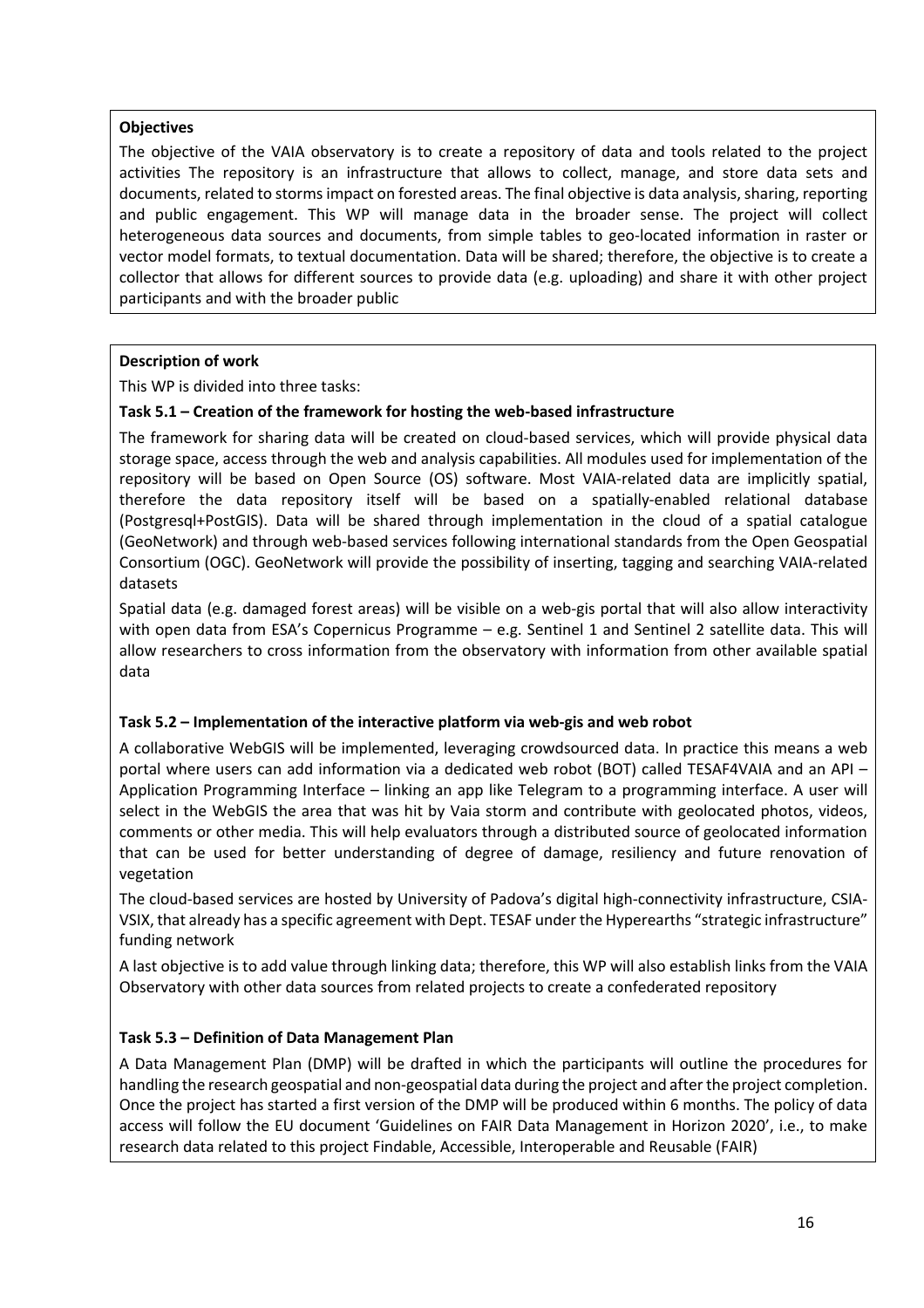**Deliverables (D) and Milestones (M)** (brief description and month of delivery)

D5.1 - Data management plan (DMP) – table of data description for each WP, with approximate expected data size, storage format and access license from each of the project's WPs (M8)

D5.2 – The framework itself, with access page to the geo-catalogue (GeoNetwork, e.g. https://vaiafront.tesaf.unipd.it/geonetwork ) allowing access to the project's data in spatial and non-spatial formats (e.g. respectively a WebGIS with study areas and charts with data representation) (M18)

M5.1 – A web address – to be determined e.g. https://vaia.tesaf.unipd.it - that will point to the framework access point. This will provide access to the repository (M18)

M5.2 – The web robot connected to the framework in the previous deliverable (M20)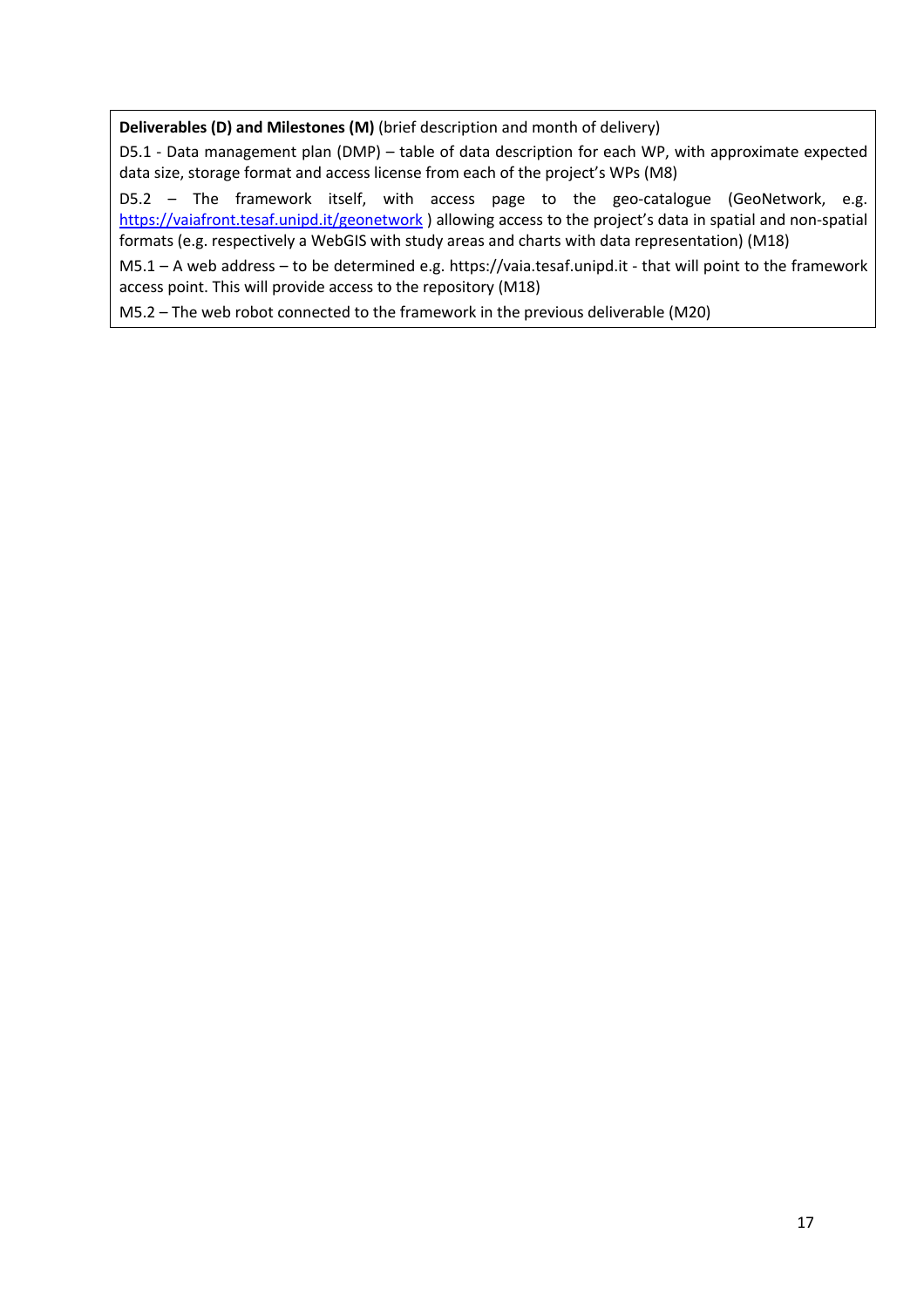## **4.2 Gantt Chart**

| <b>VAIA - FRONT</b> |                 | $\mathbf{1}$ | $\overline{2}$ | $\overline{\mathbf{3}}$ | $\overline{a}$ | $\overline{\mathbf{5}}$ | $\bf 6$ | $\overline{7}$ | 8 | 9 | ${\bf 10}$ | ${\bf 11}$ | $12\,$ | 13 | ${\bf 14}$ | 15 | 16 | ${\bf 17}$ | 18 | 19 | 20 | 21 | 22 | 23 | 24 |
|---------------------|-----------------|--------------|----------------|-------------------------|----------------|-------------------------|---------|----------------|---|---|------------|------------|--------|----|------------|----|----|------------|----|----|----|----|----|----|----|
|                     | <b>Task 1.1</b> |              |                |                         |                |                         |         |                |   |   |            |            |        |    |            |    |    |            |    |    |    |    |    |    |    |
| <b>WP1</b>          | <b>Task 1.2</b> |              |                |                         |                |                         |         |                |   |   |            |            |        |    |            |    |    |            |    |    |    |    |    |    |    |
|                     | <b>Task 1.3</b> |              |                |                         |                |                         |         |                |   |   |            |            |        |    |            |    |    |            |    |    |    |    |    |    |    |
| WP <sub>2</sub>     | <b>Task 2.1</b> |              |                |                         |                |                         |         |                |   |   |            |            |        |    |            |    |    |            |    |    |    |    |    |    |    |
|                     | <b>Task 2.2</b> |              |                |                         |                |                         |         |                |   |   |            |            |        |    |            |    |    |            |    |    |    |    |    |    |    |
| WP <sub>3</sub>     | <b>Task 3.1</b> |              |                |                         |                |                         |         |                |   |   |            |            |        |    |            |    |    |            |    |    |    |    |    |    |    |
|                     | <b>Task 3.2</b> |              |                |                         |                |                         |         |                |   |   |            |            |        |    |            |    |    |            |    |    |    |    |    |    |    |
|                     | <b>Task 3.3</b> |              |                |                         |                |                         |         |                |   |   |            |            |        |    |            |    |    |            |    |    |    |    |    |    |    |
|                     | <b>Task 3.4</b> |              |                |                         |                |                         |         |                |   |   |            |            |        |    |            |    |    |            |    |    |    |    |    |    |    |
|                     | <b>Task 3.5</b> |              |                |                         |                |                         |         |                |   |   |            |            |        |    |            |    |    |            |    |    |    |    |    |    |    |
|                     | <b>Task 3.6</b> |              |                |                         |                |                         |         |                |   |   |            |            |        |    |            |    |    |            |    |    |    |    |    |    |    |
| WP <sub>4</sub>     | <b>Task 4.1</b> |              |                |                         |                |                         |         |                |   |   |            |            |        |    |            |    |    |            |    |    |    |    |    |    |    |
|                     | <b>Task 4.2</b> |              |                |                         |                |                         |         |                |   |   |            |            |        |    |            |    |    |            |    |    |    |    |    |    |    |
|                     | <b>Task 4.3</b> |              |                |                         |                |                         |         |                |   |   |            |            |        |    |            |    |    |            |    |    |    |    |    |    |    |
|                     | <b>Task 4.4</b> |              |                |                         |                |                         |         |                |   |   |            |            |        |    |            |    |    |            |    |    |    |    |    |    |    |
| WP <sub>5</sub>     | <b>Task 5.1</b> |              |                |                         |                |                         |         |                |   |   |            |            |        |    |            |    |    |            |    |    |    |    |    |    |    |
|                     | <b>Task 5.2</b> |              |                |                         |                |                         |         |                |   |   |            |            |        |    |            |    |    |            |    |    |    |    |    |    |    |
|                     | <b>Task 5.3</b> |              |                |                         |                |                         |         |                |   |   |            |            |        |    |            |    |    |            |    |    |    |    |    |    |    |

**Fig. 2**. *Timing of the* VAIA - FRONT *Work Packages and Tasks*

#### **5. Budget**

The total project costs for VAIA - FRONT are 153.000,00 Euro with a requested Department-funding of 115.708,00 Euro (percentage of co-funding: 32,2%). From the total costs 72% are allocated for personnel costs (funding of 4 Annual Research Grant) and 24% for other direct costs (consumables and equipment, travel costs, costs for meetings and events and costs for dissemination and communication). The remaining 4% are for a subcontract which will be used for the survey of forest risk perception. Tab. 3 below provide details of the distribution of project costs across work packages.

|                 | Personnel                | <b>Consumables</b> | <b>Travel</b> | Equipment | <b>Subcontract</b> | <b>Meetings and</b> | <b>Total</b> |
|-----------------|--------------------------|--------------------|---------------|-----------|--------------------|---------------------|--------------|
|                 |                          |                    |               |           |                    | publications        |              |
| WP1             | $\overline{\phantom{0}}$ |                    | 2,000         |           |                    | 9,000               | 11,000       |
| WP <sub>2</sub> |                          |                    | 2,000         |           |                    | 2,000               | 4,000        |
| WP3             | 55,000                   |                    | 5,000         |           | 6,000              | 3,000               | 69,000       |
| WP4             | 27,500                   |                    | 5,000         |           |                    | 3,000               | 35,500       |
| WP5             | 27,500                   |                    | 1,000         | 4,000     |                    | 1,000               | 33,500       |
| <b>Total</b>    | 110,000                  |                    | 15,000        | 4,000     | 6,000              | 18,000              | 153,000      |

**Tab. 3***. The VAIA\_FRONT project costs*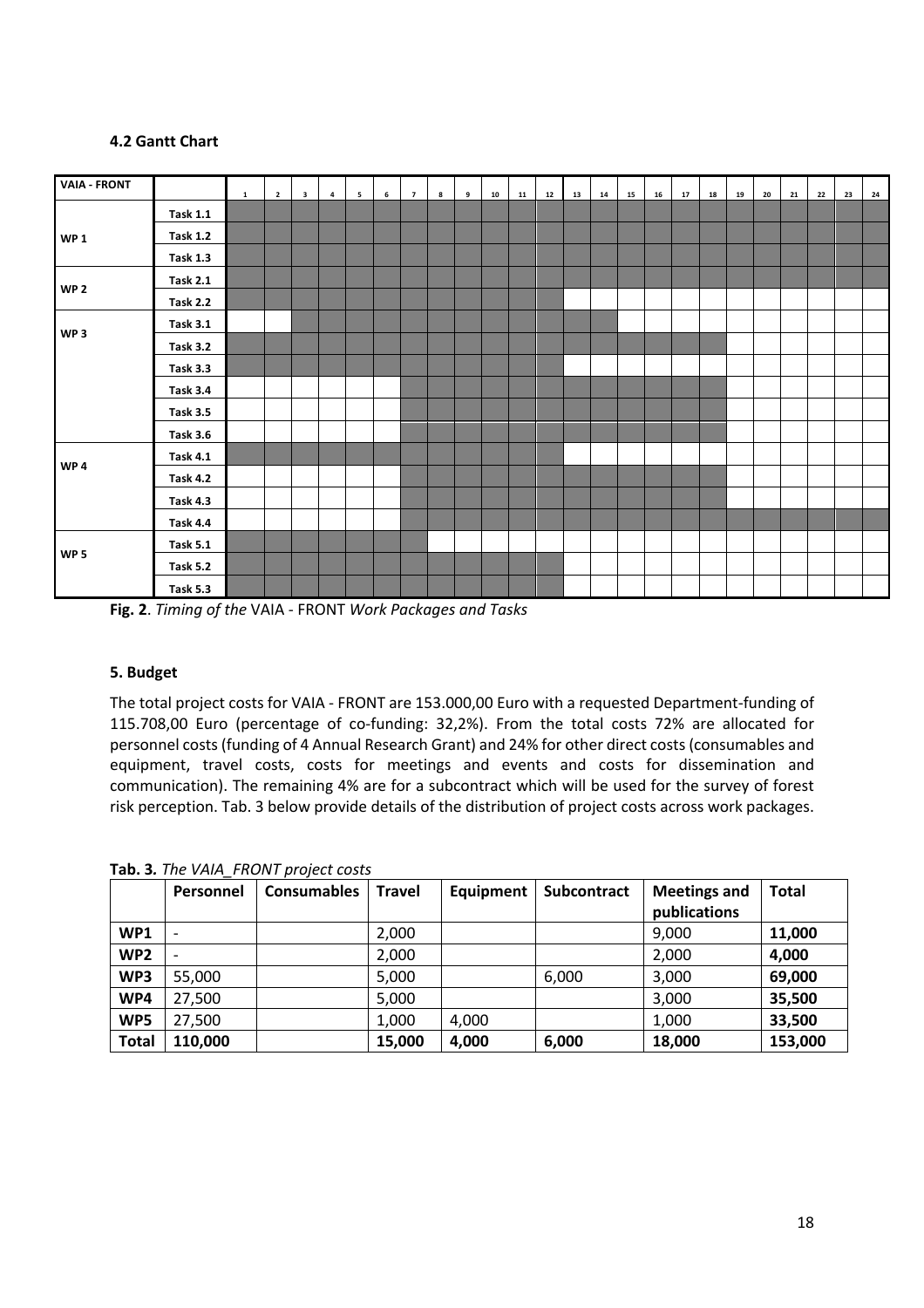# **6. Research Group**

The VAIA - FRONT Research Group includes the following Researchers from the Department of Land, Environment, Agriculture and Forest of the University of Padova. The Group is organised to meet the challenges of the project for high-quality transdisciplinary research, involving different disciplines.

**Raffaele Cavalli** Full Professor. Expert in forest operation management and biomass utilization. He is currently member of the Editorial Board of Forests, European Journal of Forest Research, Croatian Journal of Forest Engineering. L'Italia Forestale e Montana, Forests e authored or co-authored 371 papers in international and national scientific journals. He coordinated the participation of the Department in several international, national and regional research projects. He coordinated one EU-funded project. He is member of advisory boards and committees of national and international associations (Federlegno Arredo, UNACOMA) and institutions (Accademia dei Georgofili, FORMEC, IUFRO)

**Marco Borga** Full Professor. Expert in flood risk management and forest hydrology. He is currently Editor in Chief of Journal of Hydrology (Elsevier) and member of the Editorial Board of Journal of Flood Risk Management (Wiley). He authored or co-authored 160 papers in international scientific journals, with H index equal to 45. He coordinated the participation of UNIPD in several international research projects funded by EU and other funding agencies. He coordinated three EU-funded projects, among these 'Hydro-meteorological data resources and technologies for effective flash flood forecasting – HYDRATE'.

**Vincenzo D'Agostino** Full Professor. Expert in mountain river dynamics and protection measures against mass movements (debris flow/flood and snow avalanches) and floods in steep areas. He authored or co-authored papers in international scientific journals on hydrology, hydraulics and river morphology (ORCID: 0000-0003-2261-9069; H index equal to 13). President of the UNIPD BSc Course in Land restoration and landscape preservation (2013-2019), and Coordinator of the Erasmus Mundus+ International Course: SUFONAMA-Sustainable Forest and Nature management (I-III edition, 2003-2019). He is currently coordinating (Dept. TESAF unit) the EU-funded project: LIFE Climate Governance and Information, Project LIFE 17 GIC/IT/000091 "BEWARE" BEtter Watermanagement for Advancing Resilient-communities in Europe (2018-).

**Paola Gatto** Associate Professor. She teaches Forestry Economics and Policy, Valuation of Ecosysem Services and Marked-based Instruments for Ecosystem Services. She has long term research experience in forest and environmental economics. Her current research activities focus on ecosystem services mapping and modelling and related design of Payment of Ecosystem Services (PES) mechanisms; analysis of farmers' and forest owners 'attitudes and perceptions into provision of ecosystem services; forest commons, community forests and analysis of their adaptation patterns and resilience; Cost estimates of Natura 2000 areas. She is author and coauthor of more than 120 papers (23 ISI/Scopus).

**Stefano Grigolato** Associate professor. Expert on technologies applied to logging and wood transport system and on the management of forest operations. He provides thorough theoretical and practical experience in the application of GPS and GIS-based analysis on forest operation and the development of Spatial Decision Support System model on forest biomass exploitation. A key topic is the analysis of the forest road network and trails network in mountain area to support the multi-functionality accessibility of the forest. Current international scientific activity is documented in SCOPUS by 39 articles, with more than 350 citations and H-Index of 12. He has joined actively and led different national and international research and cooperation projects under the frame of Interreg projects, the 7th Framework Program and Horizon 2020.

**Emanuele Lingua** Associate Professor. He teaches "Natural Disturbance Ecology and Management" and "Applied Silviculture and Forest Management" at the Master Programme in Forest Science. His scientific activity is mainly focused on forest dynamics (succession, competition and facilitation mechanisms, natural disturbances), and forest management (silviculture, post-disturbance restoration), by adopting methodology inherent spatial analysis, remote sensing, and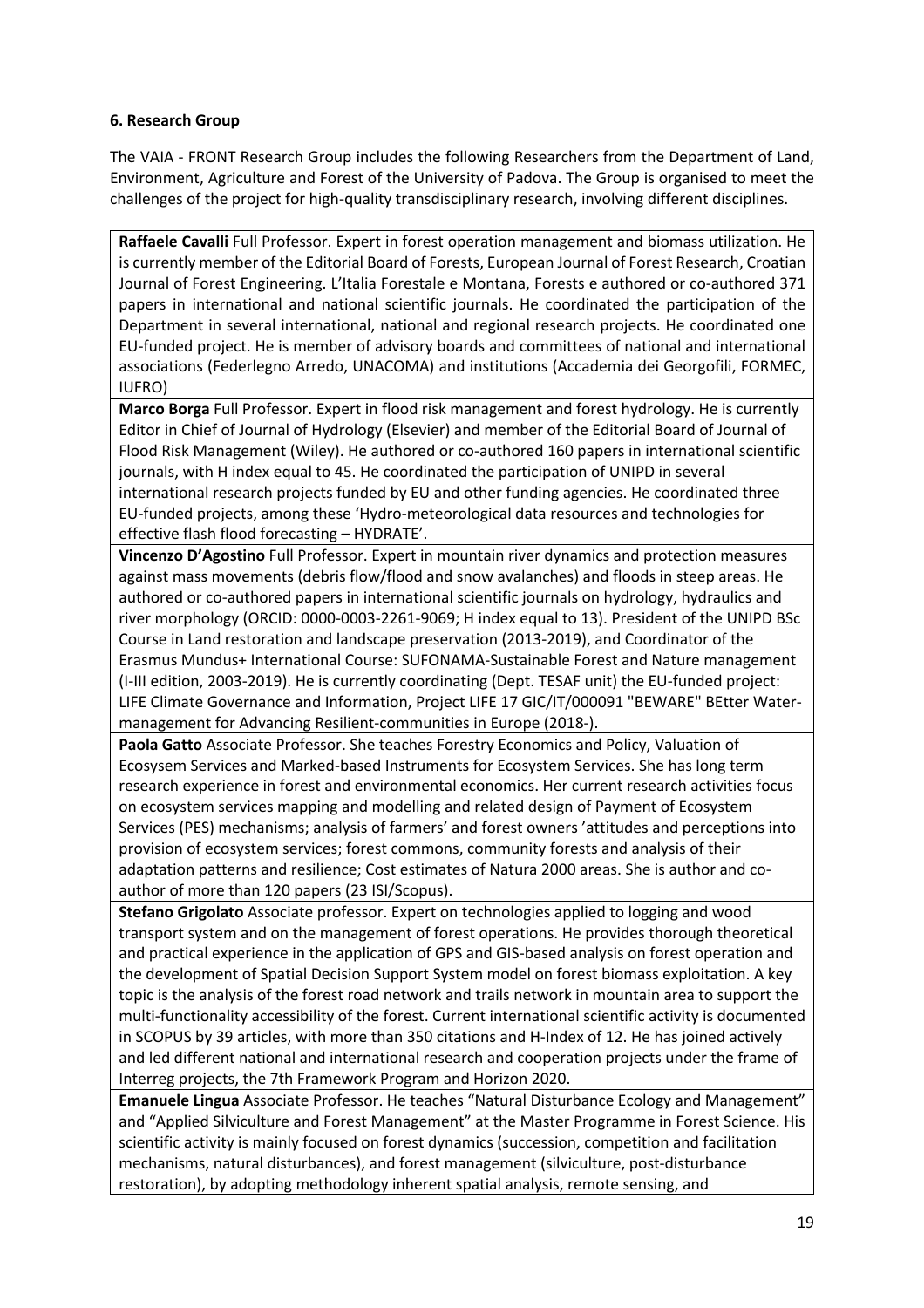dendroecology. He is author or co-author of more than 100 papers (41 ISI/Scopus). He has been reviewer for several international scientific Journals and Funding programs. He is Associate Editor for iForest-Biogeosciences and Forestry, Forests, and he has been AE for Dendrochronologia (2008-2018).

**Francesco Marinello** Assistant Professor. Since 2011 he is researcher at the University of Padova in the field of agricultural mechanics, and adjunct professor with courses on "Agricultural Mechanics", "Applied Statistics" and adjunct professor at the University of Georgia (USA) with a course on "Precision Farming". The scientific activity is mainly related to the study and integration of sensors and analysis of data for the improvement of agricultural practices. He published over 100 papers indexed by Scopus. He is member of the Editorial Board of Agriculture (MDPI) and Heliyon (Elsevier).

**Mauro Masiero** Assistant Professor. He teaches "Social Responsibility and Certification", "Climate Change Policy" and "Rural Appraisal". His research activities focus on forest policy and economics, including the analysis of markets for forest products and the economic assessment of ecosystem services and market-based instruments for their remuneration. He has been involved in about 30 research projects and initiatives and worked together with many national (ISPRA, CNR) and international (CIFOR, EFI, FAO, IFAD) organisations. He has published about 90 papers (peerreviewed articles, monographs, chapters on books, etc.).

**Lucio Montecchio** Associate Professor. His research focuses mainly on the ecology, epidemiology, survey, diagnostics and management of tree diseases, with special emphasis on root parasites. Coauthor of 4 patents; technology transfer activities are performed through the University Spinoff PAN srl (www.drp.bio). He is a core member for Pest Risk Analysis and Management at the European and Mediterranean Plant Protection Organization (EPPO), and member of the Panel on Forest Quarantine at IPPC/FAO. Author of ca. 150 technical and scientific papers and book chapters, further information is available at www.luciomontecchio.it

**Davide Pettenella** Full Professor. He teaches "Forest Policy and Economics", "Social Responsibility and Certification", "Economics" and other modules in Bachelor and MSc courses. He is the Coordinator of the Land, Environment, Resources and Health (LERH) PhD program. His research activities focus on economics and marketing of forest-based products and ecosystem services as well as forest and rural development policy. He has been involved in several research projects at both national and international level and had the responsibility of research activities within many of them. He has published more than 400 papers in the field of forest economics and wood products marketing (45 ISI/Scopus). He participates, as invited expert, to several Ministerial Committees and Boards related to forest, forest products and markets.

**Francesco Pirotti** Associate Professor. His research focuses on remote sensing and spatial analysis systems applied to the environmental sciences. He is in several scientific committees, national (SIFET, ASITA) and international (ISPRS). He teaches remote sensing and geographic information systems in TESAF and post-graduate courses.

He is author of 90+ articles in national and international journals; 82 of which peer-reviewed scientific journals. Editorial Activity: Chief Editor of Open Geospatial Data, Software and Standards (Springer - from 2019). Editorial Board for the following Journals: ISPRS Journal of

Photogrammetry and Remote Sensing (Elsevier) [2012-2016], Remote Sensing Applications: Society and Environment (Elsevier) , Remote Sensing (MDPI), Geomatics Natural Hazards and Risk (Taylor and Francis), Applied Geomatics (Springer), Bollettino SIFET (Società Italiana di Fotogrammetria e Topografia)

**Laura Secco** Associate Professor. She teaches "Forest Policy, Governance and Conflict Management" at the Forest Science MSc course, and "Social and Environmental Responsibility" at the Local Development MSc course. Her scientific activity is focused on forest and natural resources governance, forest policy, rural development, social-environmental responsibility, social innovation and its impact evaluation. She has an extensive research experience, participating in several international and national projects. Currently, she is involved in three Horizon 2020 projects: scientific coordinator for UNIPD in SIMRA; member of the research team in ALTERFOR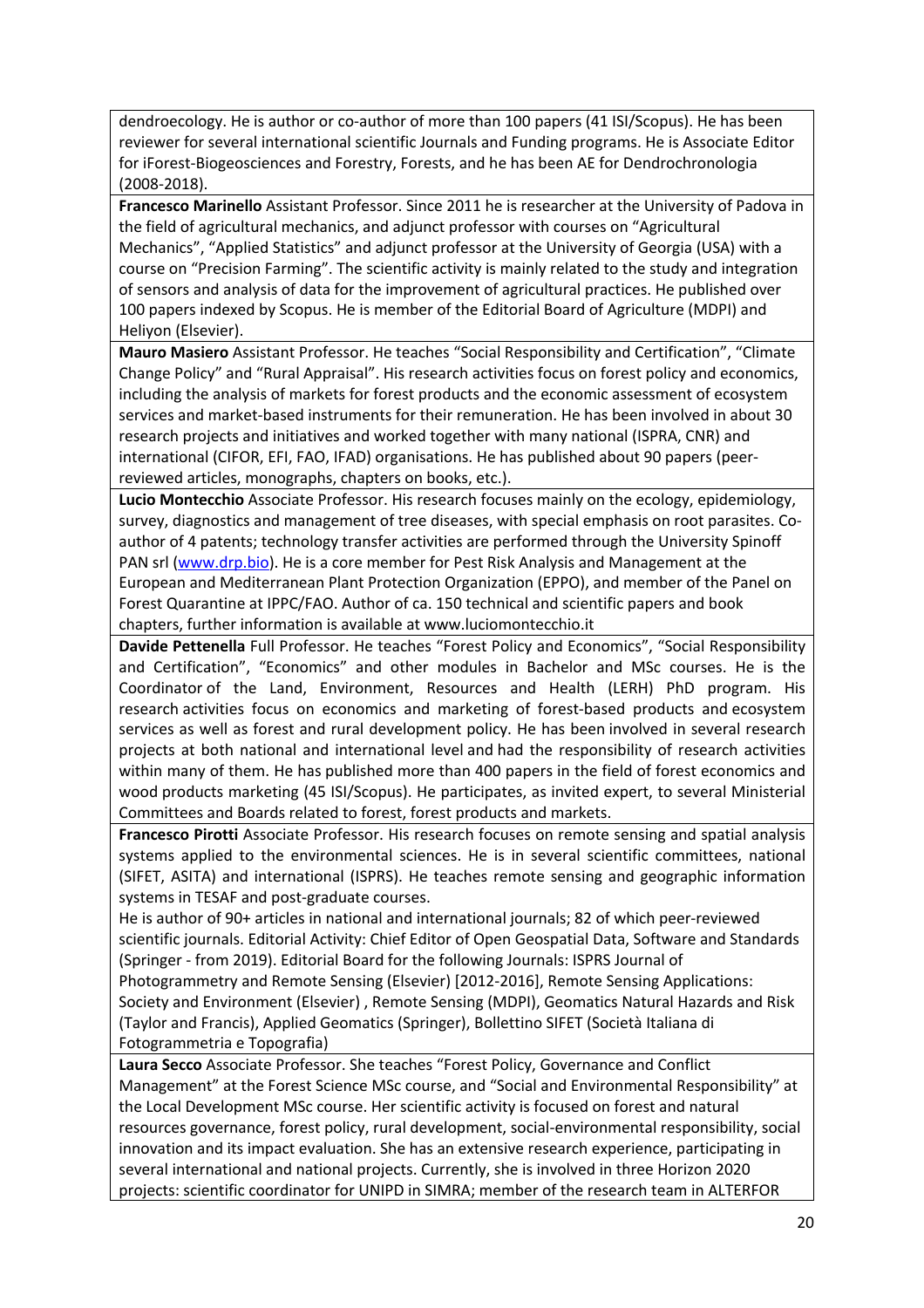and SINCERE. She acts as peer-reviewer in many international scientific Journals. She published more than 100 scientific papers (34 ISI/Scopus) and research reports.

**Tommaso Sitzia** Associate Professor. Forest ecologist. His research interests are in the interactions between the management and use of forest and semi-natural habitats and biodiversity conservation. He is expert in planning of protected areas and forests, and in environmental impact assessment. His field abilities are in vascular plant surveys, vegetation mapping, and grouse sighting. He runs projects across a range or ecosystems, with a particular focus on the temperate ecosystems of central and southern Europe. He is author and co-author of more than 80 papers (46 ISI/Scopus), with H-index equal to 15.

**Tiziano Tempesta -** Full Professor. He teaches "Land and Environmental Resources Evaluation" and "Farmland Appraisal". His scientific activity is mainly focused on the following field of research: Natural areas management and planning; Monetary valuation of environmental benefits and damages (e.g. wildlife, landscape, forests, water, etc.); Rural Tourism Economics; Landscape evaluation and planning. He is author or coauthor of more than 200 papers (29 ISI/Scopus). He has been reviewer for several international scientific Journals and is member of the Scientific Committee of the Journals Aestimun and the Italian Review of Agricultural Economics.

**Mara Thiene** Full Professor. She teaches "Environmental Appraisal", "Environmental Resource Valuation" and "Industry and community project" in MSc courses. She has extensive research experience in environmental economics, and participated in several international and national research projects. Her main research is on environmental resource valuation, food choice, agricultural and forest economics, energy economics, with a focus on quantitative approaches (discrete choice models). She is author and co-author of more than 120 papers (40 ISI/Scopus). She has been reviewer for several international scientific Journals and is associate editor of the Australian Journal of Agricultural and Resource Economics and in the editorial board of European Review of Agricultural Economics.

**Daniel Vecchiato** – Assistant Professor. He teaches "Intermediate microeconomics". His scientific activity is mainly focused on Environmental economics, resource economics, discrete-choice modelling, non-market valuation, agribusiness, consumer demand, energy economics, landscape valuation, ecosystem services valuation. He is author or co-author of 31 papers. He has been reviewer for several international scientific Journals.